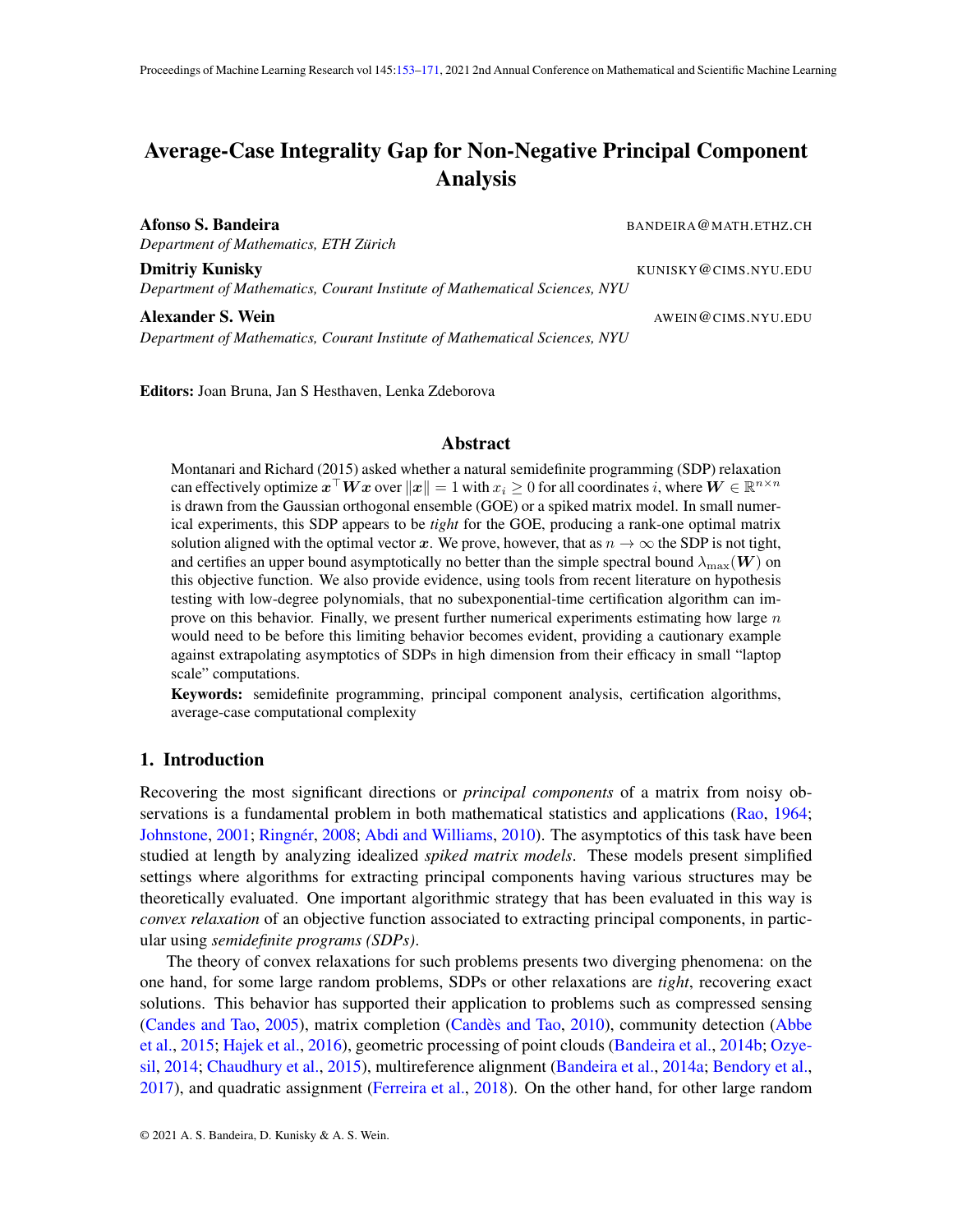problems, a recent line of work suggests that SDPs are far from tight, and do not even achieve an objective value closely approximating that of the problem they were designed to estimate. Moreover, these results suggest that any algorithm following the relaxation strategy of producing a bound on these optimization problems (perhaps as a first step towards estimating the solution by rounding the relaxation) will fail unless they have access to massive computational resources of size nearlyexponential in the problem dimension. These problems include finding large cuts, multisections, and colorings in random graphs [\(Bandeira et al.,](#page-15-4) [2020a\)](#page-15-4) and numerous random constrained principal component analysis (PCA) problems [\(Bandeira et al.,](#page-15-5) [2020b\)](#page-15-5).

Given this stark contrast between the power of convex relaxation in some settings and its severe limitations in other settings, it is of both practical and theoretical interest to understand what problems fall into which category. The purpose of this paper is to analyze a model of *non-negative PCA*, where we search for principal components with non-negative entries, from this perspective. Non-negative PCA has found applications, for example, in genomics and cell biology [\(Lazzeroni](#page-17-1) [and Owen,](#page-17-1) [2002;](#page-17-1) [Dordek et al.,](#page-16-6) [2016\)](#page-16-6), and is a mathematically-elegant instance of constrained PCA. This particular variant of PCA is especially interesting in the context of the performance of convex relaxations because the previous work of [Montanari and Richard](#page-17-2) [\(2015\)](#page-17-2) described numerical results concerning the performance of a natural SDP. We will show that, surprisingly, for sufficiently large problems, the natural conjecture from those numerics—that the SDP is typically successful—is incorrect, and on the contrary both the SDP and any algorithm following a similar relaxation strategy must suffer from the same limitations as the latter class of problems mentioned above.

We first review spiked matrix models and the associated "ordinary" PCA problems without extra constraints. While the first such models, proposed by [Johnstone](#page-17-0) [\(2001\)](#page-17-0), concerned Gaussian observations from a covariance matrix deformed by adding a rank-one "spike," the following simpler *Wigner spiked matrix model* captures much of the same phenomenology. We consider the following two probability distributions  $\mathbb P$  and  $\mathbb O$  over  $n \times n$  symmetric matrices.

- Under  $\mathbb{Q} = \mathbb{Q}_n$ , observe  $\mathbf{W} \in \mathbb{R}^{n \times n}_{sym}$  drawn from the *Gaussian orthogonal ensemble (GOE)*, meaning  $W_{ii} \sim \mathcal{N}(0, \frac{1}{n})$  $\frac{1}{n}$ ) and  $W_{ij} = W_{ji} \sim \mathcal{N}(0, \frac{2}{n})$  $\frac{2}{n}$ ) for  $i < j$  with all  $\frac{n(n+1)}{2}$  of these entries distributed independently. We also write  $\mathbb{Q} = GOE(n)$  for this distribution.
- Under  $\mathbb{P} = \mathbb{P}_n$ , first draw  $u \sim \text{Unif}(\mathbb{S}^{n-1})$  for  $\mathbb{S}^{n-1} \subset \mathbb{R}^n$  the sphere of unit radius, and then observe  $W = W_0 + \beta u u^{\top}$  for  $W_0 \sim GOE(n)$  and some fixed  $\beta > 0$ , held constant as  $n \to \infty$ .

Two natural statistical questions arise: (1) *detection* or *testing*, where we observe W drawn from  $\mathbb P$  or  $\mathbb Q$  and must decide which distribution  $W$  was drawn from, and (2) *recovery* or *estimation*, where we observe  $W \sim \mathbb{P}$  and seek to produce a good estimate of u. In either case, the associated optimization problem of computing the largest eigenvalue is natural to consider:

$$
\lambda_{\max}(\boldsymbol{W}) := \max_{\|\boldsymbol{x}\|_2 = 1} \boldsymbol{x}^\top \boldsymbol{W} \boldsymbol{x}.
$$
 (1)

For recovery, computing the maximizer  $x^*$  (the top eigenvector of W) performs maximum likelihood estimation of u. For detection, computing and thresholding  $\lambda_{\text{max}}(\mathbf{W})$  itself is a natural and often effective strategy. The optimal value and optimizer of  $\lambda_{\text{max}}(W)$  can be approximated (to arbitrary accuracy) in time  $poly(n)$ , so these correspond to efficient algorithms for recovery and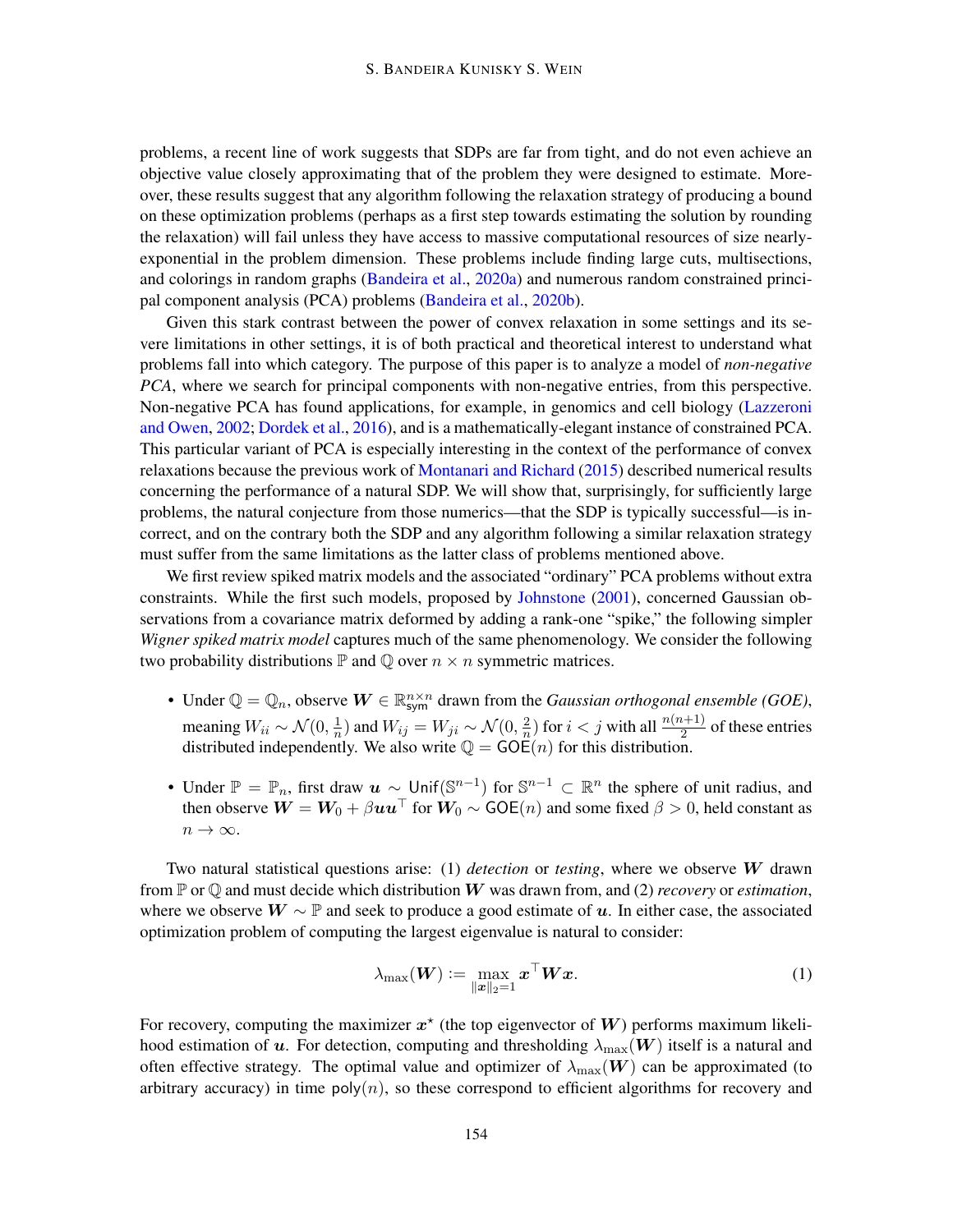detection, respectively. Moreover, these algorithms are essentially *optimal*: almost whenever<sup>[1](#page-2-0)</sup> it is possible to distinguish  $\mathbb P$  from  $\mathbb Q$  with high probability, thresholding  $\lambda_{\max}(\bm W)$  achieves this; whenever it is possible to estimate  $u$  non-trivially then the optimizer  $x^*$  achieves this.

**Proposition 1** Let  $W \sim \mathbb{P}$  with parameter  $\beta \geq 0$  (note that taking  $\beta = 0$  gives  $\mathbb{P} = \mathbb{Q}$ ), and let  $u$ be the spike vector. Let  $x^{\star}(W)$  be the optimizer of  $\lambda_{\max}(W)$ , the top eigenvector of  $W$  scaled to *have unit norm. Then, we have almost surely*

$$
\lim_{n \to \infty} \lambda_{\max}(\boldsymbol{W}) = \begin{cases} 2 & \text{if } 0 \le \beta \le 1, \\ \beta + \beta^{-1} > 2 \end{cases} \tag{2}
$$

$$
\lim_{n \to \infty} |\langle \mathbf{x}^*(\mathbf{W}), \mathbf{u} \rangle| = \begin{cases} 0 & \text{if } 0 \le \beta \le 1, \\ \sqrt{1 - \beta^{-2}} > 0 \quad \text{if } \beta > 1. \end{cases} \tag{3}
$$

*Moreover, if*  $0 \le \beta < 1$  *then there is no function of* W *that with high probability selects correctly whether* W is drawn from  $\mathbb P$  or  $\mathbb Q$ , and if  $0 \leq \beta \leq 1$  then there there is no unit vector-valued *function of* W *that has inner product with* x *asymptotically bounded away from zero with high probability when*  $W \sim \mathbb{P}$ *.* 

More specifically, the behavior of  $\lambda_{\text{max}}(\boldsymbol{W})$  is established by Féral and Péché [\(2007\)](#page-16-7), while the behavior of  $|\langle x^*(W),u\rangle|$  is determined by [Capitaine et al.](#page-16-8) [\(2009\)](#page-16-8) (both building on the seminal results of [Baik et al.](#page-15-6) [\(2005\)](#page-15-6)). The impossibility of "detection" or of selecting whether  $W$  is drawn from P or Q with high probability is shown by [Montanari et al.](#page-17-3) [\(2015\)](#page-17-3) by establishing *contiguity* of these two sequences of probability measures. Finally, [Banks et al.](#page-16-9)  $(2018)$  show that this contiguity implies the impossibility of estimating  $u$  with positive correlation.

More refined models follow from choosing more structured distributions of  $u$ . This corresponds to extracting principal components under some prior knowledge of their structure. One natural example was studied by [Montanari and Richard](#page-17-2) [\(2015\)](#page-17-2), where  $u$  is chosen uniformly from the positive orthant of  $\mathbb{S}^{n-1}$  instead of the entire sphere, which yields the aforementioned problem of non-negative PCA. Here, the null model  $\mathbb Q$  remains as above, while  $\mathbb P$  is replaced with  $\mathbb P^+$  defined as follows:

• Under  $\mathbb{P}^+$ , first draw  $v \sim$  Unif $(\mathbb{S}^{n-1})$ , let  $u$  have entries  $u_i = |v_i|$ , and then observe  $W =$  $W_0 + \beta uu^\top$  for  $W_0 \sim GOE(n)$  and some fixed  $\beta > 0$ .

Following the case of classical PCA, we might hope to attack detection and recovery by solving the optimization problem

$$
\lambda^+(W) := \max_{\substack{\|x\|_2=1\\ \bm{x}\geq 0}} \bm{x}^\top \bm{W} \bm{x},\tag{4}
$$

where  $x \ge 0$  means  $x_i \ge 0$  for each  $i \in [n]$ . Here, however, a crucial difference between classical PCA and non-negative PCA arises: unlike  $\lambda_{\text{max}}(W)$  and the associated optimizer, it is NP-hard to compute  $\lambda^+(W)$  for general W [\(De Klerk and Pasechnik,](#page-16-10) [2002\)](#page-16-10). Therefore, non-negative PCA poses a more substantial algorithmic challenge.

<span id="page-2-0"></span><sup>1.</sup> With the exception of the critical case  $\beta = 1$ , where thresholding  $\lambda_{\text{max}}(\mathbf{W})$  does not distinguish P from Q, but it is possible to do so by considering more sophisticated statistics [\(Johnstone and Onatski,](#page-17-4) [2020\)](#page-17-4).

<span id="page-2-1"></span><sup>2.</sup> We say that a sequence of events  $A_n$  occurs *with high probability* under a sequence of probability measures  $\mathbb{P}_n$  if  $\lim_{n\to\infty} \mathbb{P}_n[A_n] = 1.$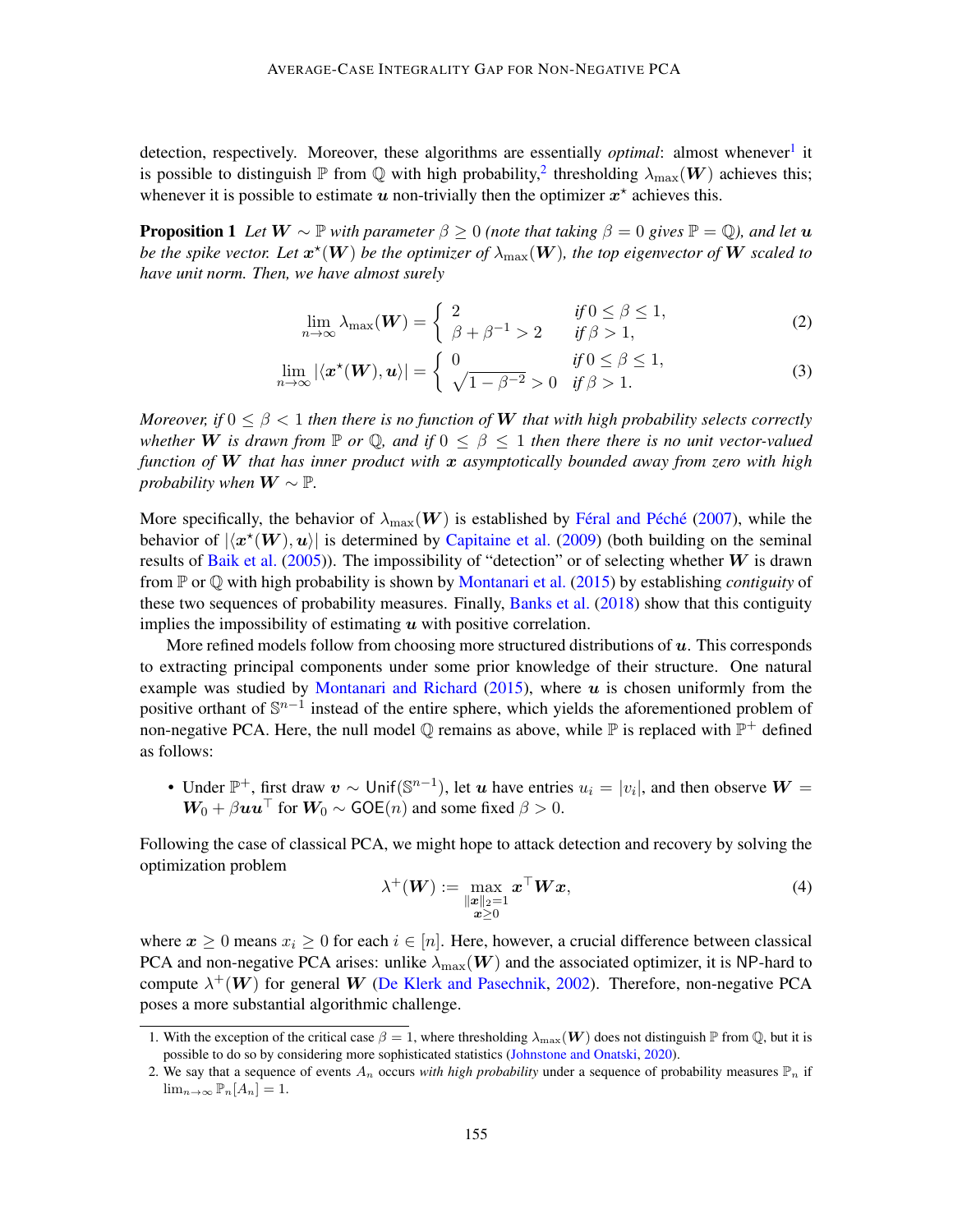Nonetheless, using an approximate message-passing (AMP) algorithm [Montanari and Richard](#page-17-2) [\(2015\)](#page-17-2) showed that it is possible to solve this problem essentially to optimality for random inputs from  $\mathbb{Q}$  or  $\mathbb{P}^+$ . We focus now just on the "null" case  $\mathbf{W} \sim \mathbb{Q} = \mathsf{GOE}(n)$ .

**Proposition 2 [\(Montanari and Richard](#page-17-2) [\(2015\)](#page-17-2))** *Almost surely for*  $W \sim GOE(n)$ ,

$$
\lim_{n \to \infty} \lambda^+(W) = \sqrt{2}.
$$
\n(5)

*Moreover, for any*  $\varepsilon > 0$ *, there exists an algorithm that runs in time*  $poly(n)$  *(with runtime also depending on*  $\varepsilon$ *) and computes*  $x \in \mathbb{S}^{n-1}$  *with*  $x \ge 0$  *that has*  $x^{\top}Wx \ge \sqrt{2} - \varepsilon$  *with high probability.*

This same algorithm is also effective for detection between Q and  $\mathbb{P}^+$  and recovery under  $\mathbb{P}^+$ .

Remark 3 *One may check that various simpler algorithms do not produce a solution of the same* quality. For example, if  $v$  is the top eigenvector of  $W$ , then one simple algorithm is to take  $v^+$ having entries  $v_i^+ = \max(0, v_i)$  and return  $\bm{x} = \bm{v}^+/\|\bm{v}^+\|$ . However, computing heuristically, we *have*

$$
\boldsymbol{x}^{\top}\boldsymbol{W}\boldsymbol{x} \approx \frac{1}{\|\boldsymbol{v}^+\|^2} \cdot 2\langle \boldsymbol{v}, \boldsymbol{v}^+\rangle^2 \approx 2 \cdot 2 \cdot \left(\frac{1}{2}\right)^2 = 1,\tag{6}
$$

*whereby this choice of* x *is inferior to that produced by AMP.*

In this paper, we study an alternative to AMP, also suggested in [Montanari and Richard](#page-17-2) [\(2015\)](#page-17-2), where we substitute for the intractable optimization problem  $\lambda^+(W)$  the following tractable convex relaxation, a natural *semidefinite program (SDP)*:

<span id="page-3-0"></span>
$$
SDP(\boldsymbol{W}) := \max_{\substack{\boldsymbol{X} \geq 0 \\ \boldsymbol{X} \geq 0 \\ \text{Tr}(\boldsymbol{X}) = 1}} \langle \boldsymbol{X}, \boldsymbol{W} \rangle \geq \lambda^+(\boldsymbol{W}). \tag{7}
$$

The inequality above follows since  $x \perp W x = \langle W, x x \perp \rangle$ , and  $x x \perp$  is feasible for the SDP whenever x is feasible for  $\lambda^+(W)$ . Moreover, it is reasonable to hope that this relaxation procedure is "not too lax," and that the optimizer  $X^*$  has rank close to one, with its dominating eigenvector or top eigenspace close to the optimal  $x^*$  of  $\lambda^+(W)$ . Thus SDP( $W$ ) gives an algorithmic strategy for approximating  $\lambda^+(\boldsymbol{W})$ .

In [Montanari and Richard](#page-17-2) [\(2015\)](#page-17-2), numerical experiments are presented that suggest that this SDP is effective in recovering x under  $\mathbb{P}^+$ , the restriction of the top eigenvector of the optimizer  $X^*$  to only positive entries indeed giving a comparable estimate of  $u$  to the AMP algorithm (see their Section 5.3). In Section [4,](#page-10-0) we present analogous experiments for  $W \sim GOE(n)$ , and note that in this case the SDP is often *tight*, the optimizer  $X^*$  being rank one within numerical tolerances. While the SDP is much slower than AMP, its apparent efficacy is nevertheless tantalizing, suggesting that the algorithmic tractability of non-negative PCA might be unified with other situations where SDP relaxations of maximum likelihood estimation are tight [\(Bandeira et al.,](#page-15-2) [2014b\)](#page-15-2). Furthermore, the SDP offers some advantages over AMP: it algorithmically *proves* (or *certifies*) an upper bound on the value of  $\lambda^+(W)$ , and it may also exhibit robustness properties that SDPs have been shown to enjoy in other settings [\(Feige and Kilian,](#page-16-11) [2001;](#page-16-11) [Moitra et al.,](#page-17-5) [2016;](#page-17-5) [Ricci-Tersenghi et al.,](#page-18-4) [2016\)](#page-18-4).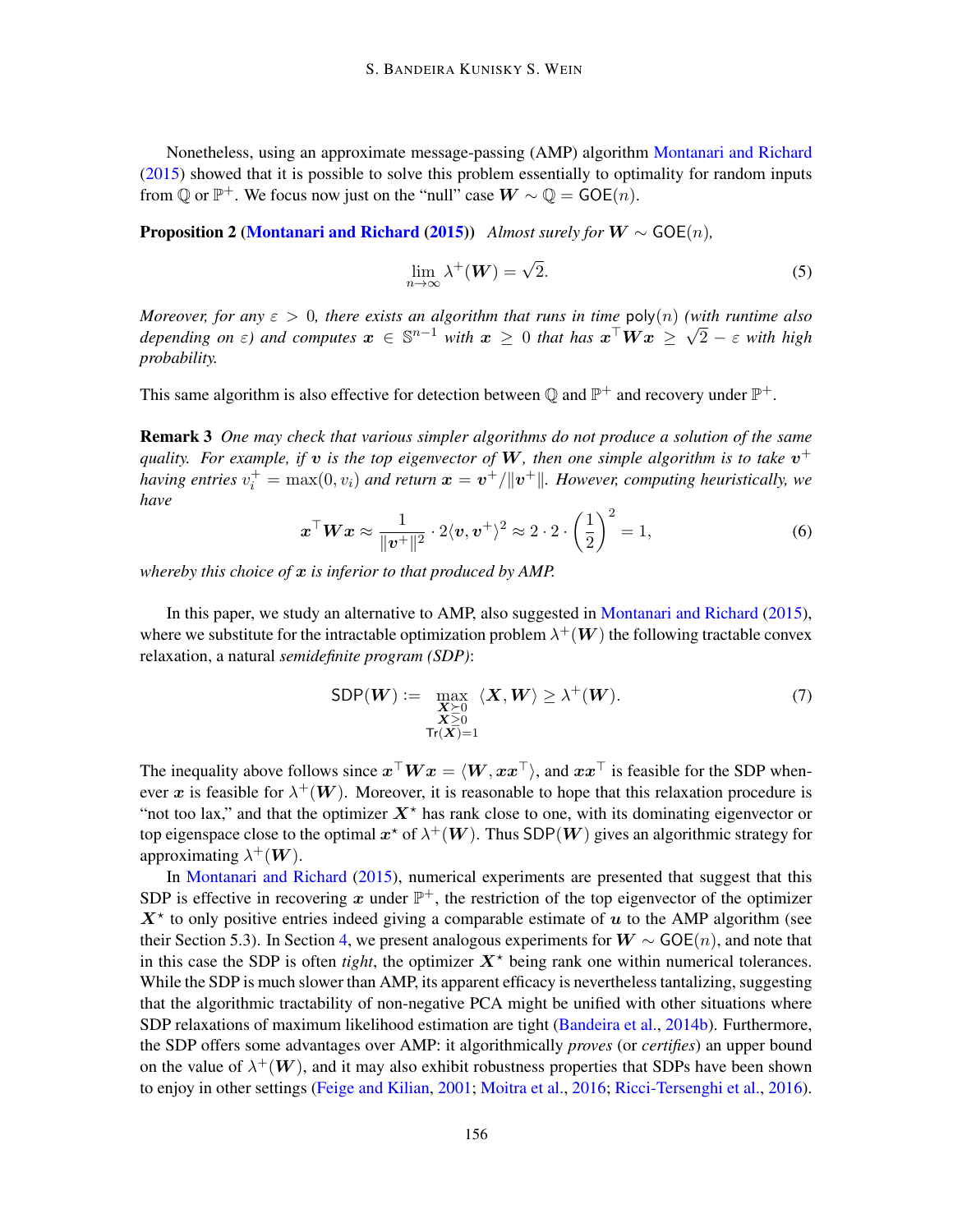The problem of determining the asymptotic behavior of the SDP as  $n \to \infty$  under  $W \sim \text{GOE}(n)$ was also posed explicitly as Open Problem 9.5 in the lecture notes of [Bandeira](#page-15-7) [\(2015\)](#page-15-7).

We therefore take up the following two questions concerning this SDP and related algorithmic approaches when  $W \sim GOE(n)$ . The first concerns this specific semidefinite program:

1. When 
$$
W \sim GOE(n)
$$
, does SDP $(W) \rightarrow \sqrt{2}$  in probability as  $n \rightarrow \infty$ ?

As we will see, the answer in the limit  $n \to \infty$ , in surprising contrast to the experiments of [Mon](#page-17-2)[tanari and Richard](#page-17-2) [\(2015\)](#page-17-2) for small n, is no. In fact, we instead have  $SDP(W) \rightarrow \lambda_{\text{max}}(W) \approx 2$ as  $n \to \infty$ . We then ask whether any remotely efficient algorithm that *certifies* upper bounds on  $\lambda^+(W)$  can improve upon this.

- 2. Does there exist an algorithm that runs in time  $exp(O(n^{1-\eta}))$  for some fixed  $\eta > 0$  and computes  $c : \mathbb{R}^{n \times n}_{sym} \to \mathbb{R}$  with the following two properties?
	- For all  $W \in \mathbb{R}^{n \times n}_{sym}$ , we have  $c(W) \geq \lambda^+(W)$ .
	- When  $W \sim GOE(n)$ , we have  $c(W) \leq 2 \varepsilon$  with high probability for some fixed  $\varepsilon > 0$ .

We provide rigorous evidence, based on the *low-degree polynomial method*, that even the answer to this much broader question again is *no*.

#### 1.1. Organization

The remainder of the paper is organized as follows. In Section [2,](#page-4-0) we state and prove a lower bound on SDP(W) when  $W \sim GOE(n)$ . In Section [3,](#page-6-0) we state and prove a *reduction* from a certain hypothesis testing problem to the problem of certifying bounds on  $\lambda^+(W)$ , and review evidence from prior work that this hypothesis testing problem is computationally hard. Finally, in Section [4,](#page-10-0) we present the results of larger numerical experiments that capture the departure from the "tight regime" where the optimizer of SDP has rank one, a striking example of the difference between theoretical asymptotics and computations tractable at "laptop scale" for semidefinite programming.

#### <span id="page-4-0"></span>2. Lower Bound on Semidefinite Programming

In this section we will prove the following result, which gives the asymptotic value of  $SDP(W)$ .

**Theorem 4** *For any*  $\varepsilon > 0$ ,  $\lim_{n \to \infty} \mathbb{P}[2 - \epsilon \leq SDP(W) \leq 2 + \epsilon] = 1$  *where*  $W \sim GOE(n)$ .

The main technical tool required will be the following concentration inequality for the entries of a random projection matrix.

**Proposition 5** Let  $\delta \in (0,1)$ . Let  $P \in \mathbb{R}^{n \times n}$  be the orthogonal projection matrix to a Haardistributed subspace of  $\mathbb{R}^n$  having dimension  $r := \delta n$ . Then, for any  $K > 0$ , there exist constants  $C_{\delta,K}, C'_{\delta,K} > 0$  such

<span id="page-4-2"></span><span id="page-4-1"></span>
$$
\mathbb{P}\left[\max_{i,j\in[n]}\left\{\begin{array}{cc} |P_{ii}-\delta| & \text{if } i=j\\ |P_{ij}| & \text{if } i\neq j \end{array}\right\}\leq C_{\delta,K}\sqrt{\frac{\log n}{n}}\right]\geq 1-\frac{C'_{\delta,K}}{n^K}.\tag{8}
$$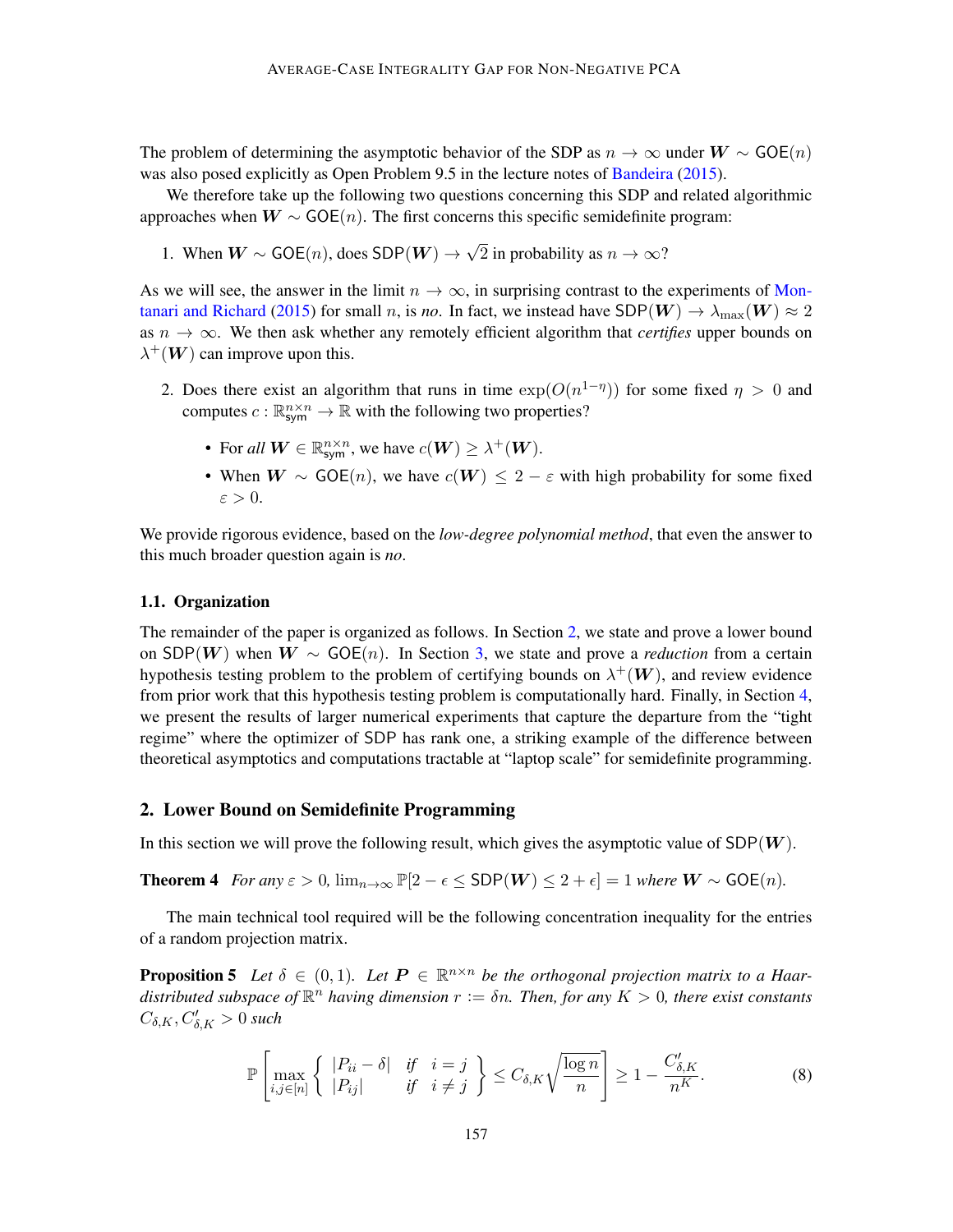See, e.g., [Kunisky and Bandeira](#page-17-6) [\(2020\)](#page-17-6) for a careful proof.

**Proof** (of Theorem [4\)](#page-4-1) For the upper bound, note that  $\langle X, W \rangle \le \lambda_{\max}(W)$  for any X feasible for the SDP. The bound then follows from standard bounds on the spectrum of  $W$  [\(Anderson et al.,](#page-15-8) [2010\)](#page-15-8).

For the lower bound, fix  $\alpha, \delta \in (0, 1)$ . Let  $r = \delta n$ , assuming for the sake of simplicity that this is an integer. Let P be the orthogonal projector to the span of the r eigenvectors of W having the largest eigenvalues. Then, define

$$
\mathbf{X} = \mathbf{X}^{(\alpha,\delta)} := (1-\alpha)\frac{1}{r}\mathbf{P} + \alpha\frac{1}{n}\mathbf{1}_n\mathbf{1}_n^\top,\tag{9}
$$

where  $\mathbf{1}_n \in \mathbb{R}^n$  is the vector with all entries equal to 1. Denote by F the event that X is feasible for the SDP, i.e., the event that  $Tr(X) = 1, X \succeq 0$ , and  $X \geq 0$ .

We first show that, for any fixed  $\alpha, \delta \in (0, 1), \mathbb{P}[F] \to 1$ . Since  $Tr(\mathbf{P}) = r$  we have  $Tr(\mathbf{X}) = 1$ , and  $X \succeq 0$  since X is a convex combination of two positive semidefinite matrices. In particular,  $X_{ii} \geq 0$  for all  $i \in [n]$ . For the off-diagonal entries, we observe that the range of P is a Haardistributed r-dimensional subspace of  $\mathbb{R}^n$ . Thus by Proposition [5,](#page-4-2) with high probability, for all  $i, j \in [n]$  with  $i \neq j$ ,

<span id="page-5-0"></span>
$$
X_{ij} \ge \frac{\alpha}{n} - \frac{1-\alpha}{r} |P_{ij}| \ge \frac{\alpha}{n} - C_{\delta} (1-\alpha) \frac{1}{n} \sqrt{\frac{\log n}{n}} \tag{10}
$$

for some constant  $C_{\delta} > 0$  depending only on  $\delta$ . In particular, for  $\alpha, \delta$  fixed as  $n \to \infty$ , this is nonnegative for all sufficiently large n, thus  $X_{ij} \geq 0$  for all  $i, j \in [n]$  with high probability. Combining these observations, we find that  $F$  occurs with high probability.

On the event  $F$ , we have

$$
\text{SDP}(W) \ge \langle W, X \rangle = (1 - \alpha) \cdot \frac{1}{r} \sum_{i=1}^{r} \lambda_i(W) + \alpha \frac{1}{n} \mathbf{1}_n^\top W \mathbf{1}_n. \tag{11}
$$

The second term is distributed as  $\mathcal{N}(0, 2\alpha^2/n)$ , and the first term is with high probability bounded below by  $(1 - \alpha)(2 - f(\delta))$  for some  $f(\delta)$  with  $\lim_{\delta \to 0} f(\delta) = 0$ , by the convergence of the law of the empirical spectrum of  $W$  to the semicircle distribution [\(Anderson et al.,](#page-15-8) [2010\)](#page-15-8). In particular, for any  $\varepsilon > 0$ , we may choose  $\alpha, \delta \in (0, 1)$  sufficiently small that the above argument shows  $SDP(W) \geq 2 - \varepsilon$  with high probability.

We remark that from  $(10)$  and a suitable generalization of Proposition [5](#page-4-2) we may also extract the following more quantitative claim: even for  $\delta$  depending upon n, for any given  $\delta = \delta(n) \gg \frac{\log n}{n}$ , the minimum  $\alpha = \alpha(n)$  such that  $\mathbf{X}^{(\alpha,\delta)}$  is feasible for the SDP with high probability scales as  $\alpha = O((\delta n)^{-1/2})$  (neglecting logarithmic factors). By integrating the edge of the semicircle distribution we also have  $f(\delta) \sim \delta^{-1} \int_{2-\delta}^{2}$  $\sqrt{4-t^2}dt \sim \delta^{1/2}$  for small  $\delta$ . For a given scaling of  $\delta(n)$  we then expect to have SDP( $W \ge (1 - O((\delta n)^{-1/2}))(2 - \delta^{1/2})$ , which converges fastest to 2 when  $\delta \sim n^{-1/2}$ . Thus we expect a rate of convergence of SDP( $W$ )  $\geq 2 - O(n^{-1/4})$ .

It is tempting to try to more directly address our numerical experiments and those of [Montanari](#page-17-2) [and Richard](#page-17-2) [\(2015\)](#page-17-2) by establishing rigorously the dependence of the probability of tightness (i.e., of the optimizer  $X^*$  having rank one) on n, but this seems to be a challenging question. Indeed, previous work on random semidefinite programs has only established tightness when it occurs with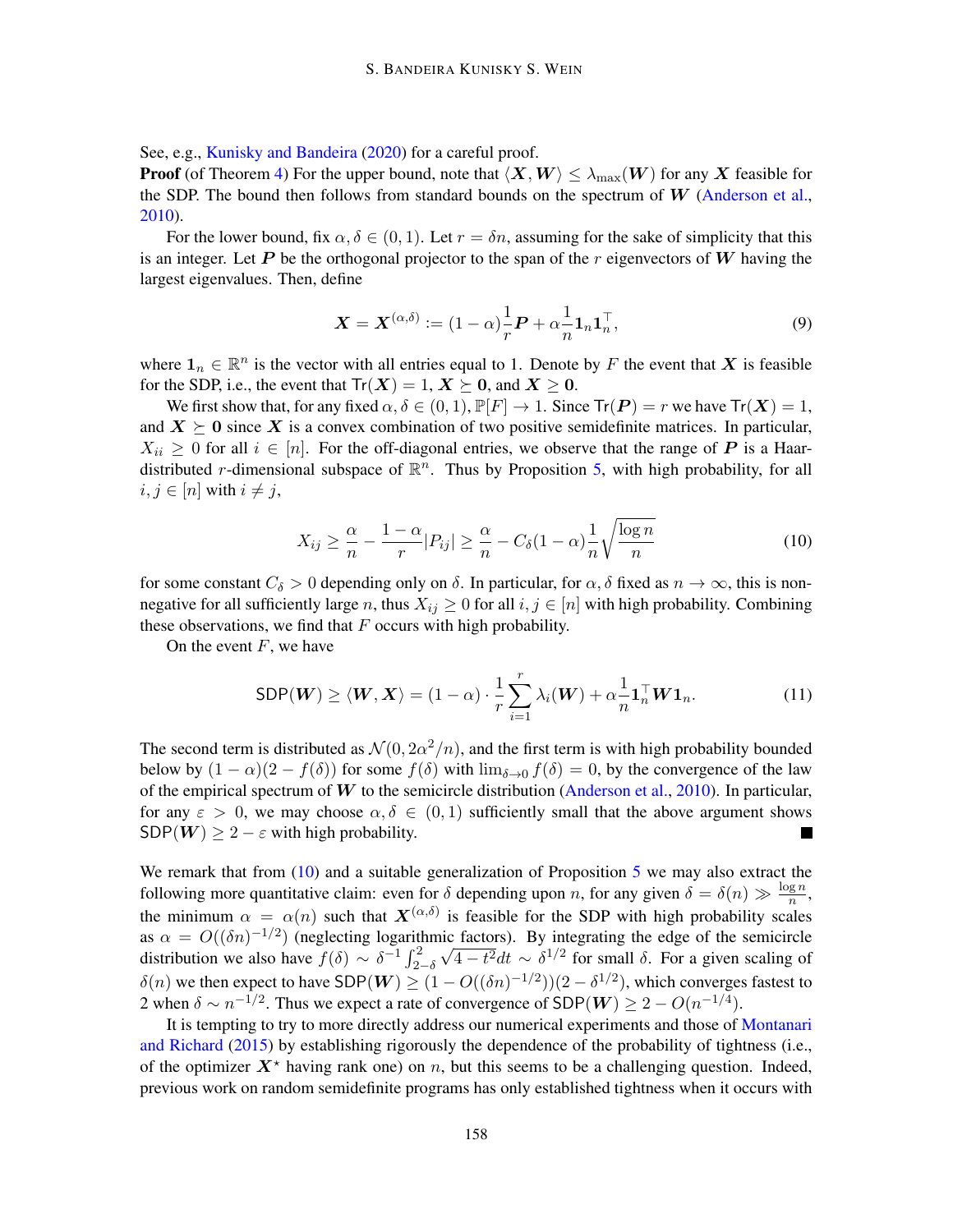high probability, and then by explicitly constructing dual certificates. Investigating such constructions for small  $n$  without relying on asymptotic effects would be informative, but likely far beyond the scope of our techniques.

We also note that the general proof technique of "nudging" an initial construction that is not feasible for a convex program towards a deterministic feasible point has been used before for relaxations of the cut polytope where the latter point is the identity matrix [\(Avis and Umemoto,](#page-15-9) [2003;](#page-15-9) [Kunisky and Bandeira,](#page-17-6) [2020;](#page-17-6) [Mohanty et al.,](#page-17-7) [2020\)](#page-17-7). Our proof adapts this to our different SDP constraints by using the all-ones matrix for this purpose instead.

It would be interesting to extend this result to lower bounds on higher-degree sum-of-squares relaxations of  $\lambda^+(W)$ ; based on our results in Section [3,](#page-6-0) it is natural to conjecture that no relaxation of constant degree certifies a bound strictly smaller than 2 on  $\lambda^+(W)$  as  $n \to \infty$  (since this would refute Conjecture [7\)](#page-6-1). We remark that, in working with inequality constraints, there are a number of reasonable ways to formulate a sum-of-squares relaxation of given degree; see, e.g., [Laurent](#page-17-8) [\(2009\)](#page-17-8); [O'Donnell and Zhou](#page-17-9) [\(2013\)](#page-17-9) for some discussion of these details. To the best of our knowledge, lower bounds for sum-of-squares relaxations with inequality constraints have not been studied for high-dimensional random problems, so this problem would be a convenient testing ground to see whether these nuances play an important technical role.

#### <span id="page-6-0"></span>3. Evidence for General Hardness of Certification

<span id="page-6-2"></span>We first formalize the notion of a certification algorithm.

**Definition 6 (Certification algorithm)** Suppose an algorithm takes as input  $W \in \mathbb{R}^{n \times n}_{\text{sym}}$  and outputs a number  $c(W) \in \mathbb{R}$  such that  $c(W) \geq \lambda^+(W)$  for all  $W \in \mathbb{R}^{n \times n}_{\text{sym}}$ . If when  $W \sim \text{GOE}(n)$ *then*  $c(\mathbf{W}) \leq K$  *with high probability as*  $n \to \infty$ *, then we say that this algorithm certifies the* bound  $\lambda^+(W) \leq K$ .

The key property of a certification algorithm is that it must give a valid upper bound on  $\lambda^+(W)$  no matter what input matrix  $W$  is supplied; in particular, it must even do so for  $W$  that are atypical under the distribution  $GOE(n)$ . However, this upper bound only needs to be a "good" bound for typical  $W \sim GOE(n)$ .

Note that  $\lambda_{\max}(\boldsymbol{W})$  certifies the bound  $\lambda^+(\boldsymbol{W}) \leq 2 + o(1)$ . Generally speaking, one notable class of certification algorithms are convex relaxations, including the SDP given in [\(7\)](#page-3-0). We have established above that this SDP does not improve upon the bound achieved by the simple "spectral certificate"  $\lambda_{\text{max}}(\boldsymbol{W})$ . It is then natural to ask: is the issue merely that the SDP is not a sufficiently sophisticated algorithm to certify strong bounds, and better convex relaxations will improve on its performance, or is there a fundamental barrier to certifying bounds on  $\lambda^+(W)$ ? The goal of this section is to provide formal evidence for the following conjecture, which states that the simple spectral certificate cannot be improved except by a fully exponential-time brute force search.

<span id="page-6-1"></span>**Conjecture 7** For any fixed  $\varepsilon > 0$  and  $\eta > 0$ , there is no algorithm of runtime  $\exp(O(n^{1-\eta}))$  that  $\mathcal{L}_{\mathcal{C}}$  *certifies the bound*  $\lambda^+(\bm{W}) \leq 2 - \varepsilon$  *(in the sense of Definition [6\)](#page-6-2).* 

We note that, while we work under the simple average-case model  $W \sim GOE(n)$  as precise results are known in this setting for the true value of  $\lambda^+(W)$ , this conjecture casts doubt on the efficacy of convex relaxations for certifying bounds on  $\lambda^+(W)$  for more general W. Specifically, our proof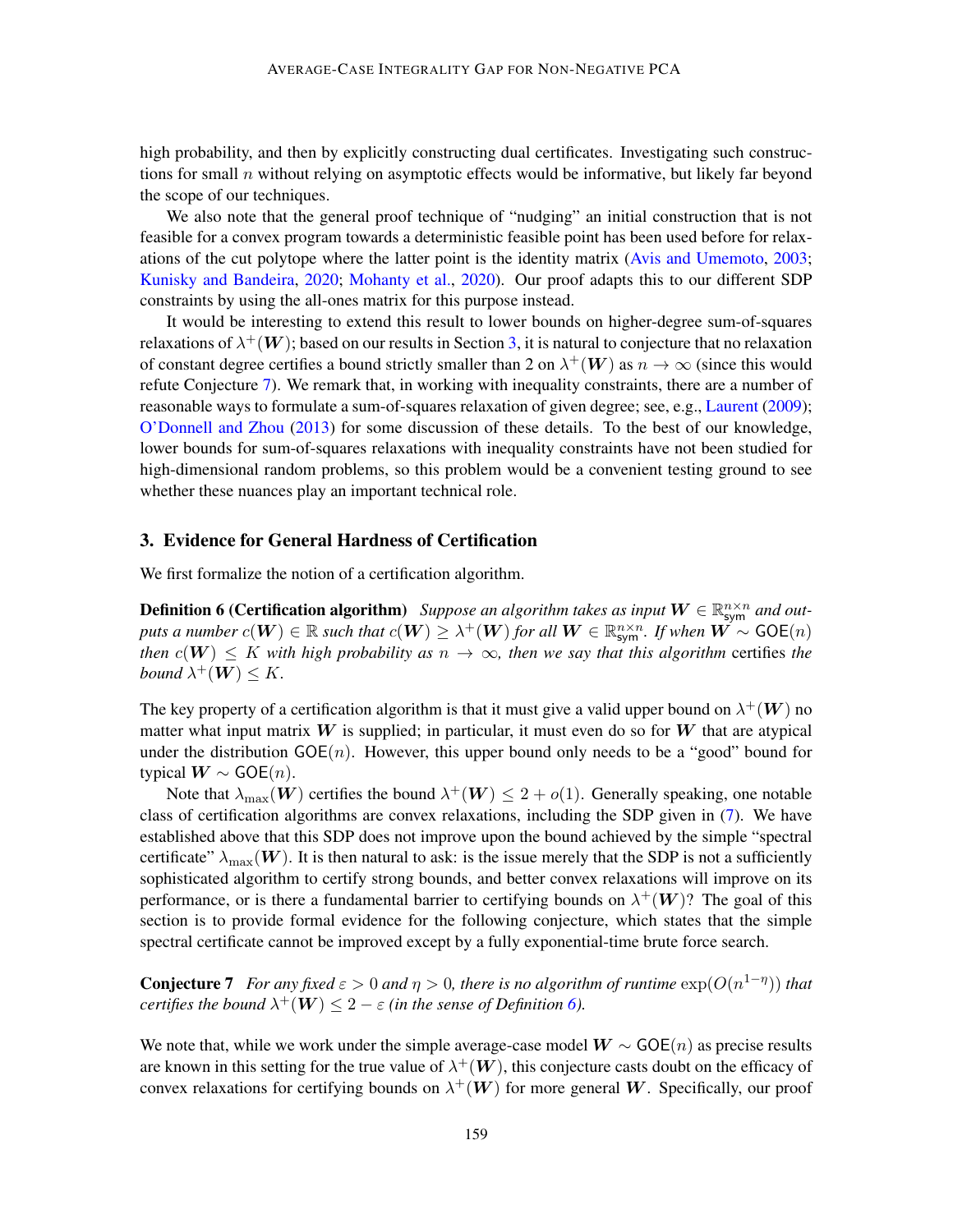techniques will suggest that a similar "spectral barrier" to certifying strong bounds likely holds so long as the top eigenspaces of  $W$  are in sufficiently "general position." Establishing that this is actually the case without the technical conveniences of working under Gaussian models is an intriguing open problem for future research.

We will argue that the certification problem is hard by reduction from a particular hypothesis testing problem, which we define next.

**Definition 8 (Centered Bernoulli distribution)** *For a constant*  $\rho \in (0,1)$ *, let*  $\mathcal{X}_{\rho}$  *be the distribu*tion over  $\mathbb{R}^n$  where  $\bm{u} \sim \mathcal{X}_\rho$  is drawn by drawing each coordinate  $u_i$  independently as

$$
u_i = \begin{cases} \sqrt{\frac{1-\rho}{\rho n}} & \text{with probability } \rho, \\ -\sqrt{\frac{\rho}{(1-\rho)n}} & \text{with probability } 1-\rho. \end{cases}
$$
 (12)

This is scaled so that  $\mathbb{E}[u_i] = 0$  and  $||u|| \to 1$  in probability.

**Definition 9** *Given constants*  $\gamma > 0$  *and*  $\beta > -1$ *, the spiked Wishart model with spike prior*  $\mathcal{X}_{\rho}$ *consists of the following pair of probability distributions. Let*  $N = N(n) \in \mathbb{N}$  *such that*  $n/N \to \gamma$  $as n \rightarrow \infty$ .

- *Under*  $\mathbb{Q}$ *, draw*  $y_1, \ldots, y_N \sim \mathcal{N}(\mathbf{0}, \mathbf{I}_n)$  *independently.*
- *Under* P, first draw  $u \sim \mathcal{X}_{\rho}$ . If  $\beta ||u||^2 \le -1$ , draw  $y_1 = \cdots = y_N = 0$ . Otherwise, draw  $y_1, \ldots, y_N \sim \mathcal{N}(\mathbf{0}, I_n + \beta \mathbf{u} \mathbf{u}^\top)$  *independently (noting that the covariance matrix is positive definite).*

*If* β < 0*, we call such a model a* negatively-spiked Wishart model*.*

We will consider the *strong detection* problem where the goal is to give a test  $f : \mathbb{R}^{n \times N} \to \{p, q\}$ that takes input  $y = (y_1, \ldots, y_N)$  and distinguishes between  $\mathbb P$  and  $\mathbb Q$  with error probability  $o(1)$ , i.e.,

<span id="page-7-1"></span>
$$
\lim_{n \to \infty} \mathbb{P}[f(\mathbf{y}) = p] = \lim_{n \to \infty} \mathbb{Q}[f(\mathbf{y}) = q] = 1.
$$
\n(13)

When  $\beta^2 > \gamma$  (the "BBP transition"), it is well-known that strong detection is possible in polynomial time via the maximum (if  $\beta > 0$ ) or minimum (if  $\beta < 0$ ) eigenvalue of the sample covariance matrix [\(Baik et al.,](#page-15-6) [2005;](#page-15-6) [Baik and Silverstein,](#page-15-10) [2006\)](#page-15-10). While strong detection is sometimes (depending on  $\rho$ ) possible when  $\beta^2 < \gamma$  via brute force search, this is conjectured to be impossible in subexponential time.

<span id="page-7-0"></span>Conjecture 10 (Conjecture 3.1 and Corollary 3.3 of [Bandeira et al.](#page-15-5) [\(2020b\)](#page-15-5)) *For any constants*  $\gamma > 0$ ,  $\beta > -1$ ,  $\rho \in (0,1)$ ,  $\eta > 0$  such that  $\beta^2 < \gamma$ , there is no algorithm of runtime  $\exp(O(n^{1-\eta}))$ *that achieves strong detection in the spiked Wishart model with parameters*  $\gamma$ ,  $\beta$  *and spike prior*  $\mathcal{X}_o$ *.* 

This conjecture is justified in [Bandeira et al.](#page-15-5) [\(2020b\)](#page-15-5) by formal evidence based on the *low-degree polynomial method*, a framework based on [Barak et al.](#page-16-12) [\(2019\)](#page-16-12); [Hopkins and Steurer](#page-17-10) [\(2017\)](#page-17-10); [Hopkins](#page-17-11) [et al.](#page-17-11) [\(2017\)](#page-17-11); [Hopkins](#page-16-13) [\(2018\)](#page-16-13) that has been successful in predicting and explaining computational hardness in a wide variety of tasks in high-dimensional statistics; see [Kunisky et al.](#page-17-12) [\(2019\)](#page-17-12) for a survey. More precisely, it is shown (Theorem 3.2 of [Bandeira et al.](#page-15-5) [\(2020b\)](#page-15-5)) that when  $\beta^2 < \gamma$ , no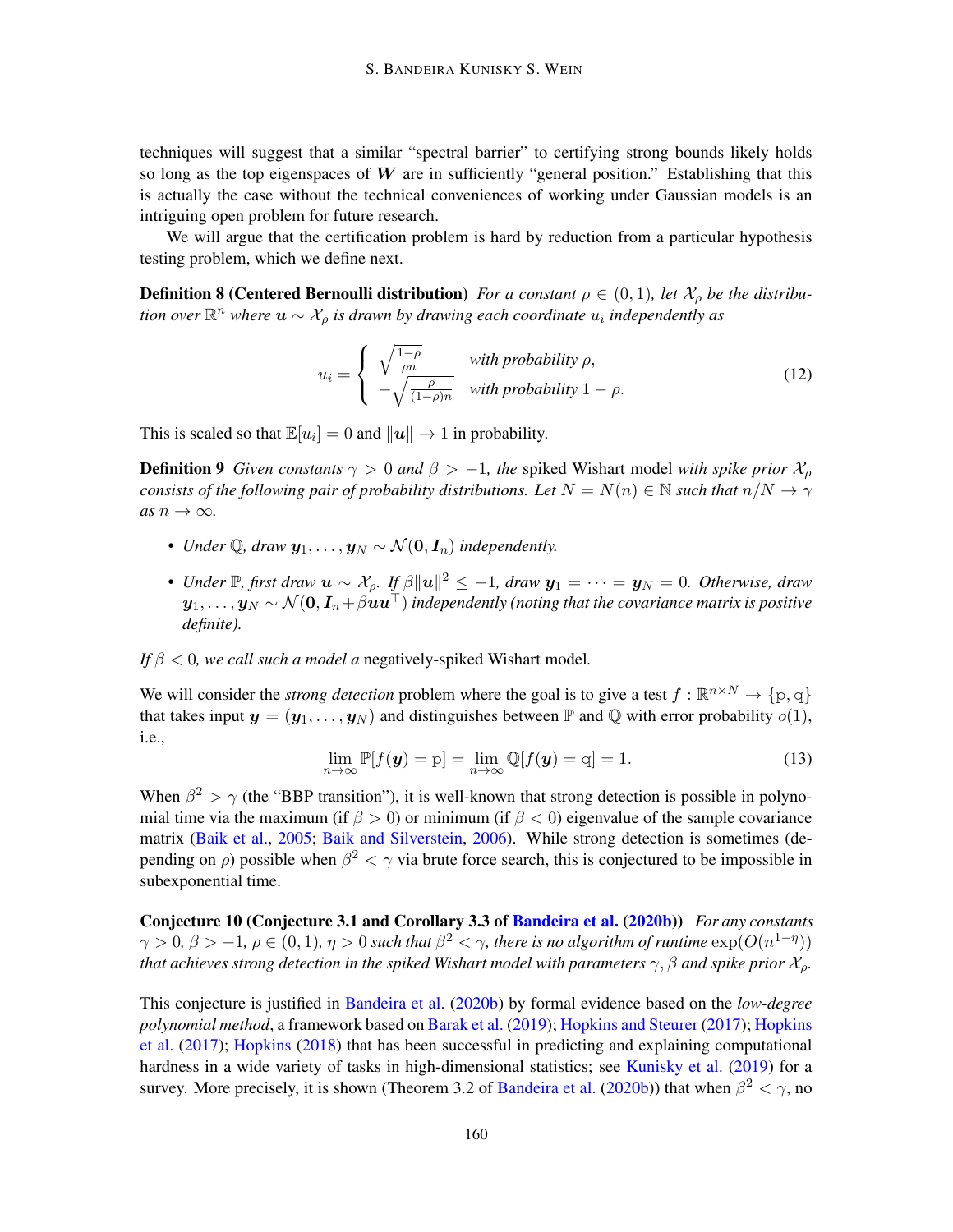multivariate polynomial  $f : \mathbb{R}^{n \times N} \to \mathbb{R}$  of degree  $D = o(n/\log n)$  can distinguish  $\mathbb{P}$  and  $\mathbb{Q}$  in the sense of  $\mathbb{E}_{\mathbb{P}}[f(\mathbf{y})] \to \infty$  while  $\mathbb{E}_{\mathbb{Q}}[f(\mathbf{y})^2] = 1$ . (This is true not only for the centered Bernoulli prior but more generally for any spike prior where the  $u_i$  are distributed i.i.d. as  $\frac{1}{\sqrt{n}}$  $\frac{1}{n}\pi$  for a fixed distribution  $\pi$  on  $\mathbb R$  that is subgaussian with  $\mathbb E[\pi] = 0$  and  $\mathbb E[\pi^2] = 1$ .) Degree-D polynomial tests of the above form are believed to be as powerful as any  $\exp(\Omega(D))$ -time algorithm (where  $\Omega$ hides factors of  $\log n$ ) for a broad class of high-dimensional testing problems; see [Hopkins](#page-16-13) [\(2018\)](#page-16-13); [Kunisky et al.](#page-17-12) [\(2019\)](#page-17-12); [Ding et al.](#page-16-14) [\(2019\)](#page-16-14).

We are now prepared to state the main result of this section, which shows that if it is possible to certify a bound on  $\lambda^+(W)$  below 2, then it is possible to produce a test between  $\mathbb P$  and  $\mathbb Q$  in a particular negatively-spiked Wishart model whose parameters lie in the "hard" regime  $\beta^2 < \gamma$ . An immediate consequence is that Conjecture [10](#page-7-0) implies Conjecture [7.](#page-6-1)

<span id="page-8-0"></span>**Theorem 11 (Reduction from detection to certification)** *Suppose there exists a constant*  $\varepsilon > 0$ and a  $t(n)$ -time certification algorithm  $c: \mathbb{R}^{n \times n}_{sym} \to \mathbb{R}$  for  $\lambda^+$  such that, with high probability as  $n \to \infty$ ,  $c(W) \leq 2 - \varepsilon$  when  $W \sim GOE(n)$ . Then there exist constants  $\gamma > 1$ ,  $\beta \in (-1, 0)$ , *and*  $\rho \in (0,1)$  *(depending on*  $\varepsilon$ ) *such that there is a*  $(t(n) + \text{poly}(n))$ *-time algorithm computing*  $f: \mathbb{R}^{n \times N} \to \{p, q\}$  that achieves strong detection *(in the sense of [\(13\)](#page-7-1))* in the negatively-spiked *Wishart model with parameters*  $\gamma$ ,  $\beta$  *and spike prior*  $\mathcal{X}_o$ *.* 

The proof is similar to that of Theorem 3.8 in the prior work [Bandeira et al.](#page-15-5) [\(2020b\)](#page-15-5) (which gives the analogous result when the constraint set is  $\{\pm 1/\sqrt{n}\}^n$  instead of the positive orthant) with one key difference. As in [Bandeira et al.](#page-15-5) [\(2020b\)](#page-15-5), the idea of the reduction is to create a GOE matrix whose top eigenspace has been "rotated" to align with the orthogonal complement of the span of the given Wishart samples. If the samples come from  $\mathbb P$  (with  $\beta$  slightly greater than -1 and  $\gamma$ slightly greater than 1) then the Wishart samples are nearly orthogonal to the planted vector  $u$ , so this has the effect of planting  $u$  in the top eigenspace of the matrix. We would like to plant a nonnegative vector in the top eigenspace so that any certifier is forced to output a bound larger than  $2 - \varepsilon$ . However, we cannot take u to be non-negative because it is important for Wishart hardness (Conjecture [10\)](#page-7-0) that  $u$  have mean zero. The key idea is to instead choose  $u$  to be a mean-zero random vector that is highly correlated with a certain non-negative vector  $\hat{z}$ ; this is the purpose of introducing the centered Bernoulli prior  $\mathcal{X}_{\rho}$ .

**Proof** (of Theorem [11\)](#page-8-0) Suppose a certification algorithm as stated exists. We will use this to design a test f achieving strong detection in the negatively-spiked Wishart model.

Call  $y_1, \ldots, y_N$  the samples from the Wishart model. Draw  $\overline{W} \sim GOE(n)$  and let  $\lambda_1 \leq$  $\cdots \leq \lambda_n$  be its eigenvalues. Let  $v_1, \ldots, v_N$  be a uniformly random orthonormal basis for  $V :=$ span $(\{y_1, \ldots, y_N\})$  and let  $v_{N+1}, \ldots, v_n$  be a uniformly random orthonormal basis for the orthogonal complement  $V^{\perp}$ . Let  $W := \sum_{i=1}^{n} \lambda_i v_i v_i^{\top}$ .

Then, using the certification algorithm computing  $c(W)$  as a subroutine, we compute the test f as

$$
f(\mathbf{W}) := \begin{cases} q & \text{if } c(\mathbf{W}) \le 2 - \varepsilon, \\ p & \text{otherwise.} \end{cases}
$$
 (14)

When  $(\mathbf{y}_1, \dots, \mathbf{y}_N) \sim \mathbb{Q}$ , then W has the law GOE $(n)$ , so  $c(\mathbf{W}) \leq 2 - \varepsilon$  with high probability, and thus  $f(\mathbf{W}) = q$  with high probability. Thus to complete the proof it suffices to show that, when  $(y_1, \ldots, y_N) \sim \mathbb{P}$ , then  $c(W) > 2 - \varepsilon$  with high probability, whereby we will have  $f(W) = p$ with high probability.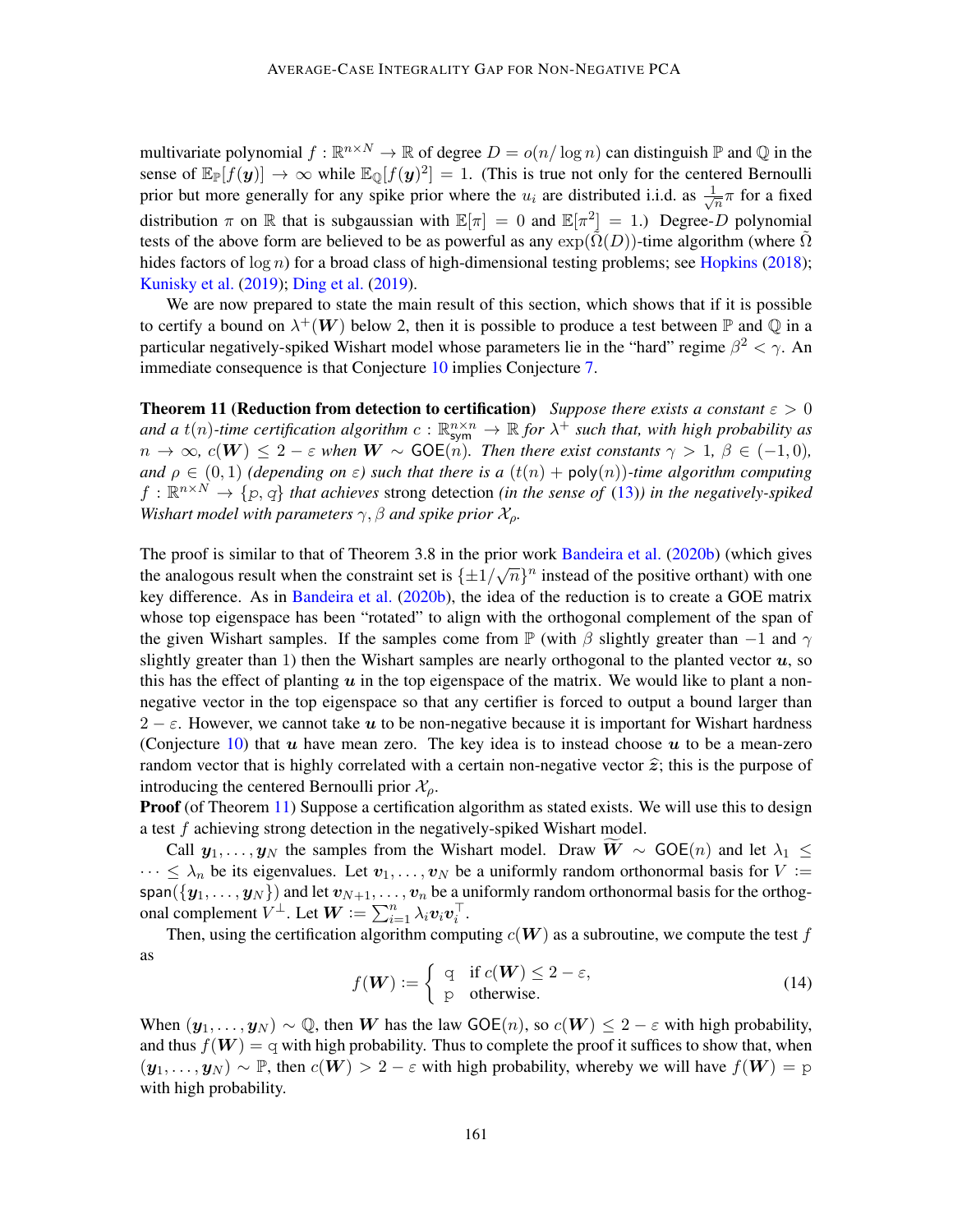To this end, suppose  $(y_1, \ldots, y_N) \sim \mathbb{P}$  with u the spike vector. Let  $z \geq 0$  be the vector

$$
z_i = \begin{cases} 1/\sqrt{\rho n} & \text{if } u_i > 0\\ 0 & \text{otherwise}, \end{cases}
$$
 (15)

and note that  $||z|| \to 1$  and  $\langle z, u \rangle \to \sqrt{1 - \rho}$  in probability. Let  $\hat{z} := z/||z||$ . We then have

$$
c(\boldsymbol{W}) \geq \lambda^+(\boldsymbol{W})
$$
  
\n
$$
\geq \widehat{\boldsymbol{z}}^\top \boldsymbol{W} \widehat{\boldsymbol{z}}
$$
  
\n
$$
= \sum_{i=1}^n \lambda_i \langle \widehat{\boldsymbol{z}}, \boldsymbol{v}_i \rangle^2
$$

and partitioning the spectrum at  $\lambda_{N+1}$ ,

$$
\geq \lambda_1 \sum_{i=1}^N \langle \widehat{\mathbf{z}}, \mathbf{v}_i \rangle^2 + \lambda_{N+1} \sum_{i=N+1}^n \langle \widehat{\mathbf{z}}, \mathbf{v}_i \rangle^2
$$
  

$$
\geq \lambda_1 \sum_{i=1}^N \langle \widehat{\mathbf{z}}, \mathbf{v}_i \rangle^2 + \lambda_{N+1} \left( 1 - \sum_{i=1}^N \langle \widehat{\mathbf{z}}, \mathbf{v}_i \rangle^2 \right)
$$

and, since  $\{v_1, \ldots, v_n\}$  is an orthonormal basis and  $\|\hat{z}\| = 1$ ,

$$
= \lambda_{N+1} - (\lambda_{N+1} - \lambda_1) \sum_{i=1}^{N} \langle \hat{\mathbf{z}}, \mathbf{v}_i \rangle^2.
$$
 (16)

Recalling that  $\{\bm v_i\}_{i=1}^N$  is an orthonormal basis for span $(\{\bm y_1,\dots,\bm y_N\})$ , we have  $\sum_{i=1}^N\bm v_i\bm v_i^\top\preceq \frac{1}{\mu}$  $\frac{1}{\mu}\bm{Y}$ where  $Y = \frac{1}{N}$  $\frac{1}{N} \sum_{i=1}^{N} y_i y_i^{\top}$  and  $\mu$  is the smallest nonzero eigenvalue of  $Y$ .

$$
\sum_{i=1}^N \langle \widehat{\boldsymbol{z}}, \boldsymbol{v}_i \rangle^2 \leq \frac{1}{\mu N} \sum_{i=1}^N \langle \widehat{\boldsymbol{z}}, \boldsymbol{y}_i \rangle^2
$$

We note that, viewing  $Y$  as a sample covariance matrix under a spiked matrix model, we have  $\mu \rightarrow (\sqrt{7}-1)^2 > 0$  in probability by Theorem 1.2 of [Baik and Silverstein](#page-15-10) [\(2006\)](#page-15-10). To control the second factor above, let  $g_1, \ldots, g_N \sim \mathcal{N}(0, I_n)$  independently of all other random variables in the proof. Then, we may view  $y_i = (I_n + \beta \mathbf{u} \mathbf{u}^\top)^{1/2} g_i$ . Thus,

$$
= \frac{1}{\mu} \widehat{\mathbf{z}}^{\top} (\mathbf{I}_n + \beta \mathbf{u} \mathbf{u}^{\top})^{1/2} \left( \frac{1}{N} \sum_{i=1}^N \mathbf{g}_i \mathbf{g}_i^{\top} \right) (\mathbf{I}_n + \beta \mathbf{u} \mathbf{u}^{\top})^{1/2} \widehat{\mathbf{z}}
$$

Let  $\nu$  be the largest eigenvalue of  $\frac{1}{N} \sum_{i=1}^{N} g_i g_i^{\top}$ , noting that, by the same result cited above,  $\nu \to$  $(\sqrt{\gamma}+1)^2$  in probability. We then have

$$
\leq \frac{\nu}{\mu} \| (\bm{I}_n + \beta \bm{u}\bm{u}^\top)^{1/2} \widehat{\bm{z}} \|^2
$$
  
= 
$$
\frac{\nu}{\mu} \widehat{\bm{z}}^\top (\bm{I}_n + \beta \bm{u}\bm{u}^\top) \widehat{\bm{z}}
$$
  
= 
$$
\frac{\nu}{\mu} (1 + \beta \langle \widehat{\bm{z}}, \bm{u} \rangle^2)
$$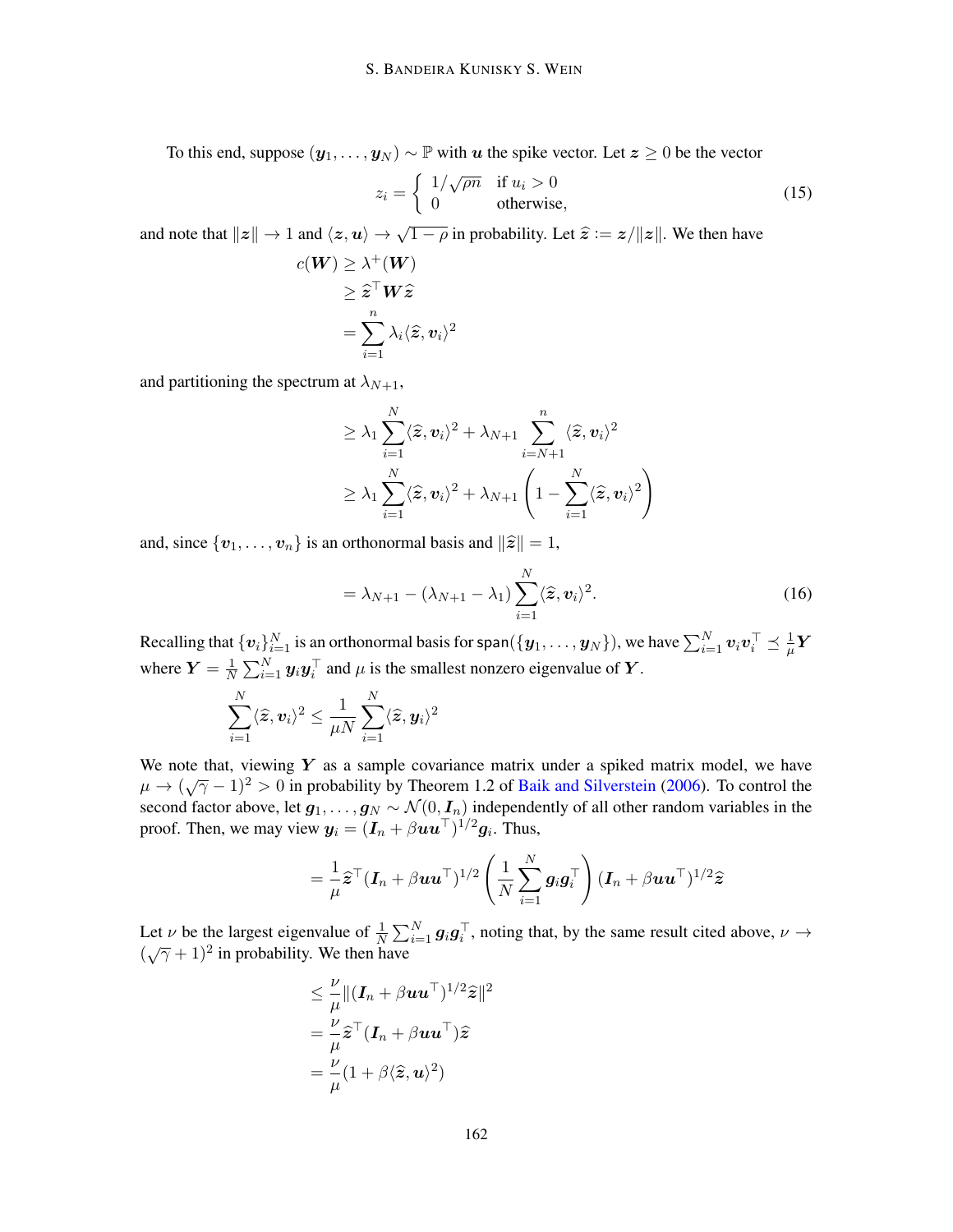Finally, since  $||z|| \to 1$  and  $\langle z, u \rangle^2 \to 1 - \rho$  in probability, substituting in limiting values for all convergent quantities, we have that, in probability,

$$
\rightarrow \left(\frac{\sqrt{\gamma}+1}{\sqrt{\gamma}-1}\right)^2 (1+\beta(1-\rho)).\tag{17}
$$

By the convergence of  $\{\lambda_i\}$  to the semicircle law on  $[-2, 2]$  [\(Anderson et al.,](#page-15-8) [2010\)](#page-15-8), we have  $\lambda_{N+1} - \lambda_1 \leq 5$  with high probability. Also, by choosing  $\gamma > 1$  sufficiently close to 1, we can ensure  $\lambda_{N+1} \geq 2 - \varepsilon/2$  with high probability and  $\sqrt{\gamma} + 1 \leq 3$ .

Putting it all together, the value of  $c(W)$  under  $(y_1, \ldots, y_N) \sim \mathbb{P}$  with high probability satisfies

$$
c(\boldsymbol{W}) \geq \lambda_{N+1} - (\lambda_{N+1} - \lambda_1) \sum_{i=1}^N \langle \widehat{\boldsymbol{z}}, \boldsymbol{v}_i \rangle^2 \geq 2 - \varepsilon/2 - \frac{45}{(\sqrt{\gamma} - 1)^2} \big( 1 + \beta (1 - \rho) \big),
$$

which exceeds 2 −  $\varepsilon$  provided we choose  $\beta > -1$  close enough to  $-1$  and  $\rho > 0$  small enough. ■

## <span id="page-10-0"></span>4. Deceptive Finite-Size Effects

Experiments for small n computing  $SDP(W)$  suggest, contrary to our results, that  $SDP(W)$  is in fact very effective in bounding  $\lambda^+(W)$  for  $W \sim GOE(n)$ . Not only do we observe for small n the value SDP $(W) \approx \sqrt{2}$ , but we also find that SDP $(W)$  appears to be *tight*, the primal optimizer  $X^*$ often having rank one to numerical tolerances. This is analogous to the efficacy of  $SDP(W)$  for recovering the spike for W under the spiked non-negative PCA model discussed in [Montanari and](#page-17-2) [Richard](#page-17-2) [\(2015\)](#page-17-2). We describe these results here, as well as further experiments suggesting what size of  $n$  is required for these finite size effects to give way to the correct asymptotics.

The first experiment we consider solves  $SDP(W)$  for many random choices of W, obtains the optimizer  $X^*$ , and considers the *numerical rank* of  $X^*$ . We plot the results of 50 trials of this experiment with  $n = 150$  in Figure [1,](#page-12-0) and observe that most trials have the second-largest eigenvalue of  $X^*$  of order at most  $10^{-4}$  compared to the trace of 1, whereby  $X^*$  is nearly rank-one and the SDP is nearly tight.

The next experiment solves the following different SDP, which is dual to  $SDP(W)$ , and which by a standard strong duality argument has the same value as  $SDP(W)$ :

$$
SDP^*(W) := \min_{\mathbf{Y} \ge 0} \lambda_{\max}(\mathbf{W} + \mathbf{Y}) = SDP(\mathbf{W}).
$$
 (18)

Having SDP( $W$ )  $\leq 2-\varepsilon$  therefore has the elegant interpretation of it being possible to "compress" the spectrum of  $W \sim GOE(n)$  below 2 by only increasing each entry. We plot the results of 50 trials of this experiment with  $n = 150$  in Figure [2.](#page-13-0) (These semidefinite programs are solved using version 9.2 of the Mosek solver on a laptop computer with 32GB RAM and an Intel i7-1065G7 processor; the average time to solve an instance is 18.1 minutes.) From these results, this compression indeed appears possible; moreover, the compressed spectrum appears to have an interesting "wall shape" not unlike that of the GOE conditioned on its largest eigenvalue being small; see, e.g., Figure 4 of [Majumdar and Schehr](#page-17-13) [\(2014\)](#page-17-13).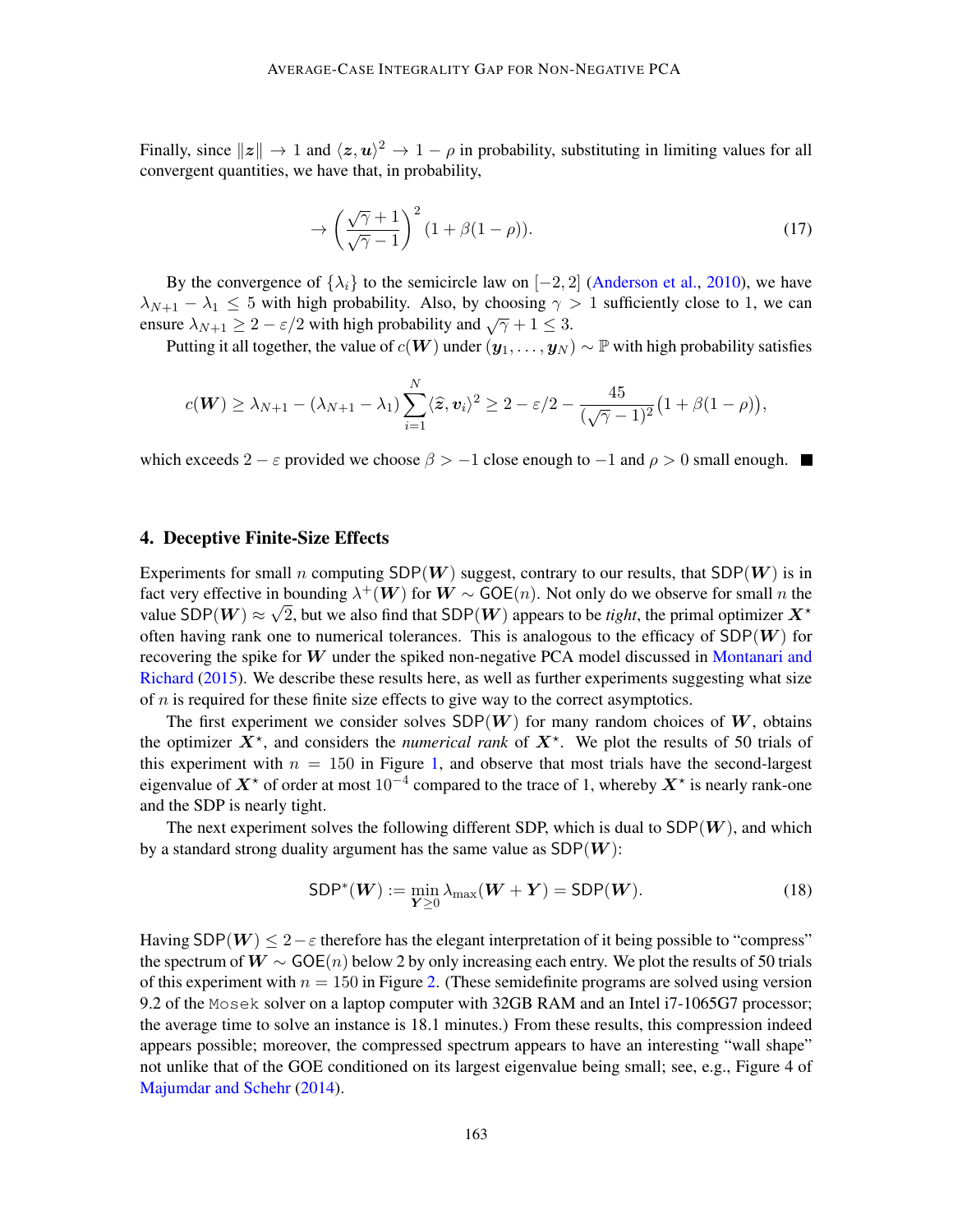The final experiment seeks to identify how large we would need to make  $n$  in order to observe that the above are all illusory finite-size effects. To do this, we consider our primal witness from the proof of Theorem [4,](#page-4-1)

<span id="page-11-0"></span>
$$
\mathbf{X}^{(\alpha,\delta)} = \frac{1-\alpha}{\delta n}\mathbf{P} + \frac{\alpha}{n}\mathbf{1}_n\mathbf{1}_n^\top
$$
 (19)

for P the projection matrix to the top  $\delta n$  eigenvectors of  $W \sim GOE(n)$  and  $\alpha$  large enough that  $X^{(\alpha,\delta)} > 0$  entrywise. In Figure [3,](#page-14-0) we fix  $\delta = 1/25 = 0.04$ , and plot both the smallest  $\alpha$  making  $X^{(\alpha,\delta)}$  feasible for the SDP and the corresponding lower bound  $\langle X^{(\alpha,\delta)}, W \rangle$  on the SDP. We see that the smallest  $\alpha$  only decays to zero very slowly, as  $\widetilde{O}(n^{-1/2})$  per our argument. Accordingly,  $\langle X^{(\alpha,\delta)}, W \rangle$  also only very slowly approaches its limiting value. Moreover, even to have  $\langle X^{(\alpha,\delta)}, W \rangle > \sqrt{2}$  requires  $n \sim 10^4$ , suggesting that this is roughly the size of n required to observe that SDP(W) in fact is not typically tight (in stark contrast to  $n \sim 10^2$  that is tractable to solve on commodity hardware).

Taken together, these experiments present a striking caution against extrapolating asymptotic behavior for an SDP from experimental results tractably computable in reasonable time in practice. In our case, the correct asymptotic behavior "kicks in" only for problems two orders of magnitude larger than the largest tractable with off-the-shelf software on a personal computer.

## 5. Conclusion

We have shown that the natural semidefinite program (SDP) for solving a principal component analysis (PCA) problem constrained to entrywise non-negative vectors fails to reach a tight objective value for an input matrix drawn from the Gaussian orthogonal ensemble. Moreover, any algorithm that always produces a valid upper bound on the value of this optimization problem (including this SDP and more sophisticated convex relaxations) must implicitly solve a hypothesis testing problem in the Wishart spiked matrix model with a negative spike. We have produced evidence that this testing problem is hard by appealing to prior work analyzing low-degree polynomial algorithms; more precisely, our evidence suggests that an algorithm solving such a problem requires nearly-exponential time in the input dimension. These results complement the numerical study of [Montanari and Richard](#page-17-2) [\(2015\)](#page-17-2), which suggested that the natural SDP was effective in small problems. To reconcile this difference, we have conducted further experiments, concluding that problem sizes intractable on commodity hardware are needed to observe the correct asymptotics.

These results extend those of [Bandeira et al.](#page-15-5) [\(2020b](#page-15-5)[,a\)](#page-15-4) which showed hardness for other constrained PCA problems. The broader picture emerging from this line of work suggests that, in fact, such problems are quite generically resilient to convex relaxation approaches, or more generally to algorithms that certify bounds on the objective value of all feasible points rather than merely searching for good feasible points. While SDPs often appear effective in practice for such problems, this may only be thanks to the kind of finite-size effect that we investigate here.

Our work suggests several questions for future investigation. First, it would be of great practical interest to attempt to understand the range of problem sizes for which the finite-size effects causing strong performance persist for SDPs on non-negative PCA and related problems. Indeed, if for some application the problem sizes that arise in practice fall within this range, then it is perfectly sensible to use SDPs; our results and methods here, with their heavy dependence on asymptotics in high-dimensional probability, do not give strong guidance of this kind. Second, our strategy for proving that SDPs and certification algorithms more generally do not succeed is quite specific to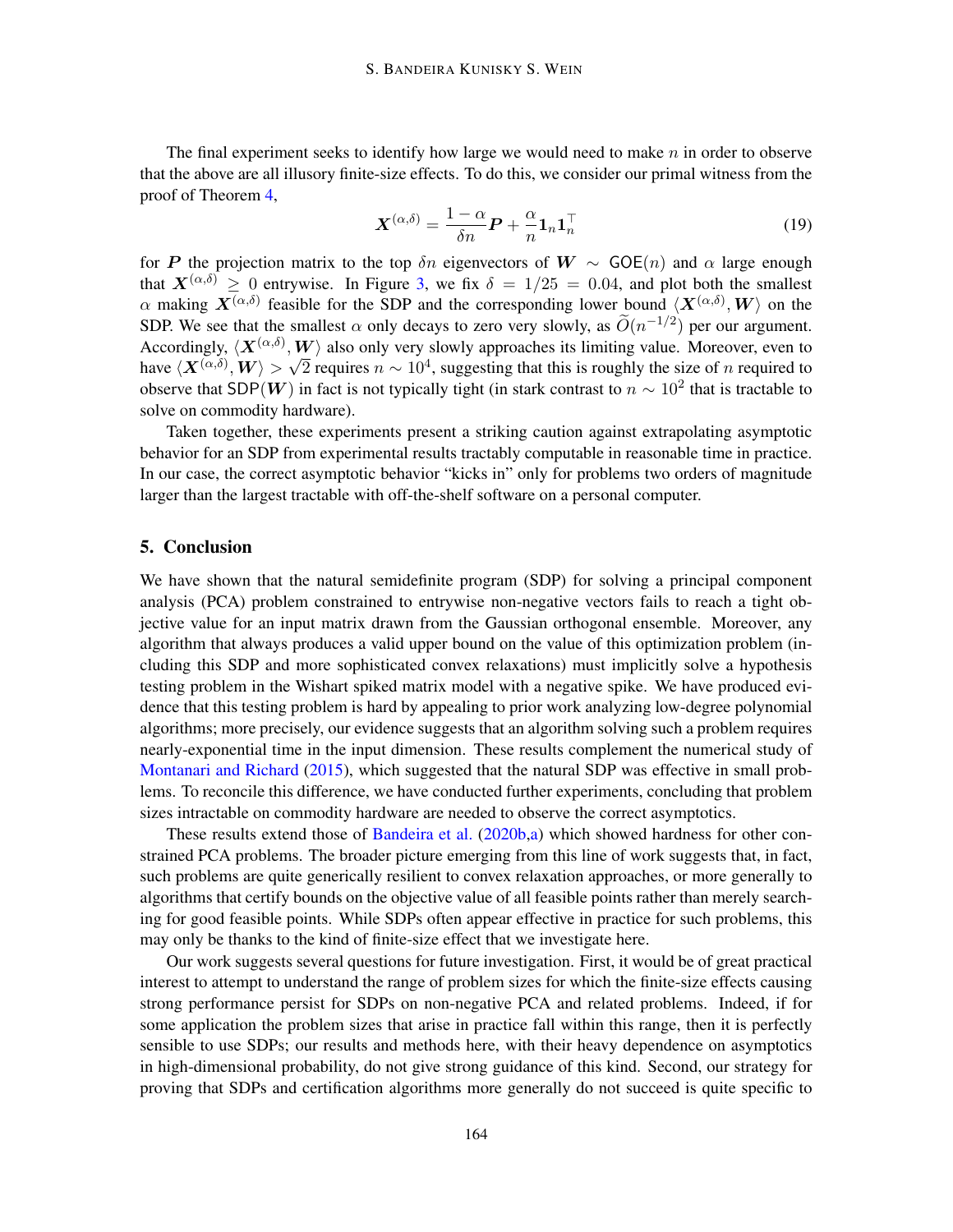

<span id="page-12-0"></span>Figure 1: SDP primal spectrum for small  $n$ . We plot a histogram of the second-largest eigenvalue of  $X^*$  the optimizer of SDP(W), over 50 trials with  $n = 150$ .

quadratic problems that encode some form of "searching in the spectrum" of an input matrix for certain structured directions or subspaces. Can similar strategies apply to problems such as tensorvalued PCA, which involve higher-degree polynomial optimization and thus do not have a natural spectral interpretation? Finally, [Montanari and Richard](#page-17-2) [\(2015\)](#page-17-2) showed that approximate messagepassing succeeds in solving non-negative PCA problems of this kind. That is, searching for a single good solution to such problems is easy, while certifying bounds on the quality of all solutions is hard. An important question towards a unified picture of the performance guarantees of different types of algorithms is to characterize the problems where such a gap appears.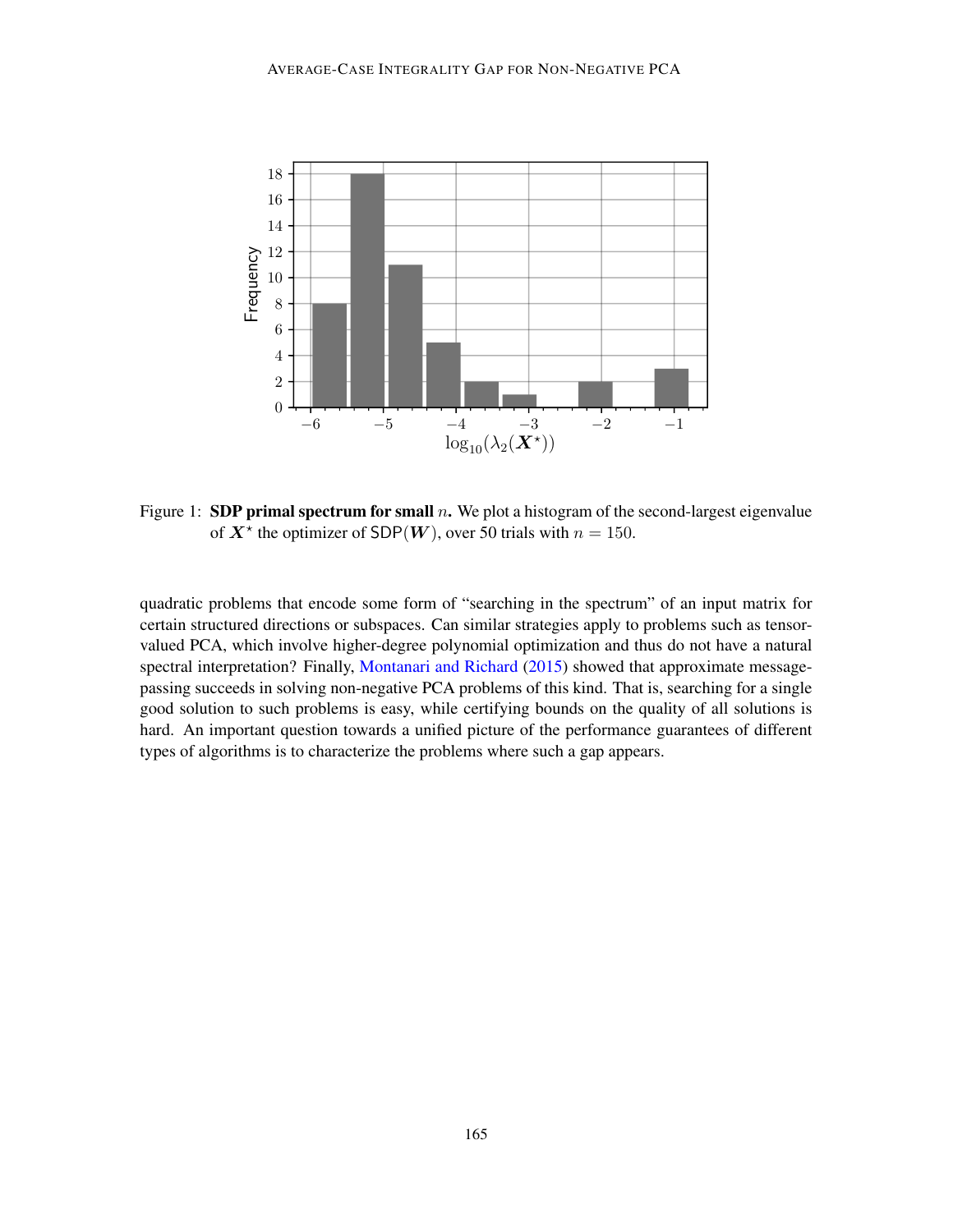

<span id="page-13-0"></span>Figure 2: SDP dual spectrum for small  $n$ . We plot the means of histograms, with error bars of one standard deviation per bin, for the spectra of W and  $W + Y^*$  for  $Y^*$  the optimizer of SDP<sup>\*</sup> $(W)$ , over 50 trials with  $n = 150$ .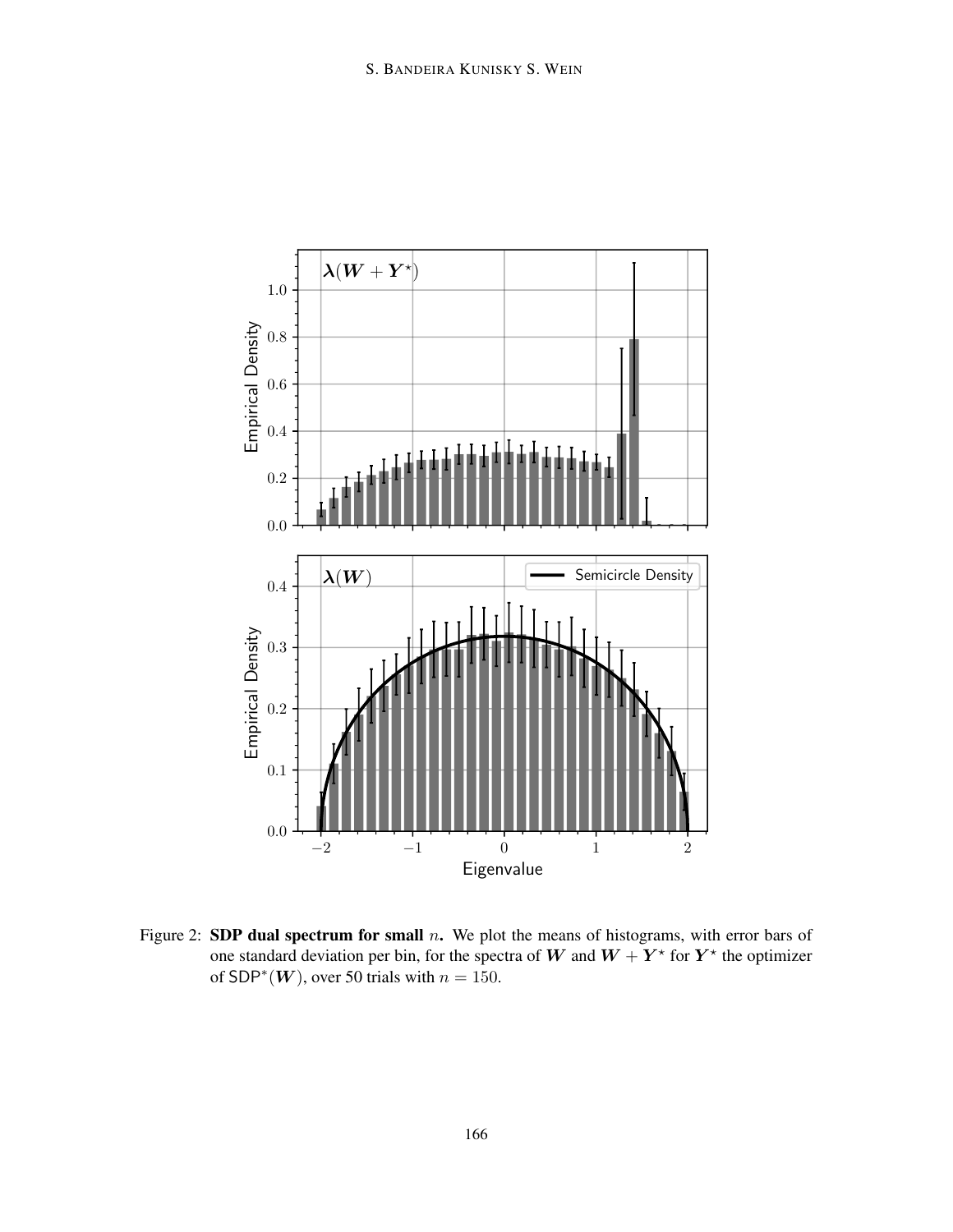

<span id="page-14-0"></span>Figure 3: SDP lower bound convergence. We fix  $\delta = 1/25 = 0.04$ , and given W compute the smallest  $\alpha$  for such that  $\mathbf{X}^{(\alpha,\delta)}$ , as defined in [\(19\)](#page-11-0), is feasible for SDP(W). In the upper graph, for a range of values of  $n$ , we plot the mean and an error interval of one standard deviation of 10 values of  $\langle \mathbf{X}^{(\alpha,\delta)}, \mathbf{W} \rangle$ , a lower bound on SDP(W). We note that this clearly exceeds  $\lim_{n\to\infty} \mathbb{E} \lambda^+(W) \approx \sqrt{2}$  once  $n \geq 10^4$ ; however, it only very slowly approaches its expected limiting value. In the bottom graph, we likewise plot the mean and standard deviation of the minimum valid value of  $\alpha$ , again observing that it only very slowly approaches its limiting value of zero (which may be verified to match the rate our theoretical calculation predicts of  $\alpha = O(n^{-1/2})$  up to logarithmic factors).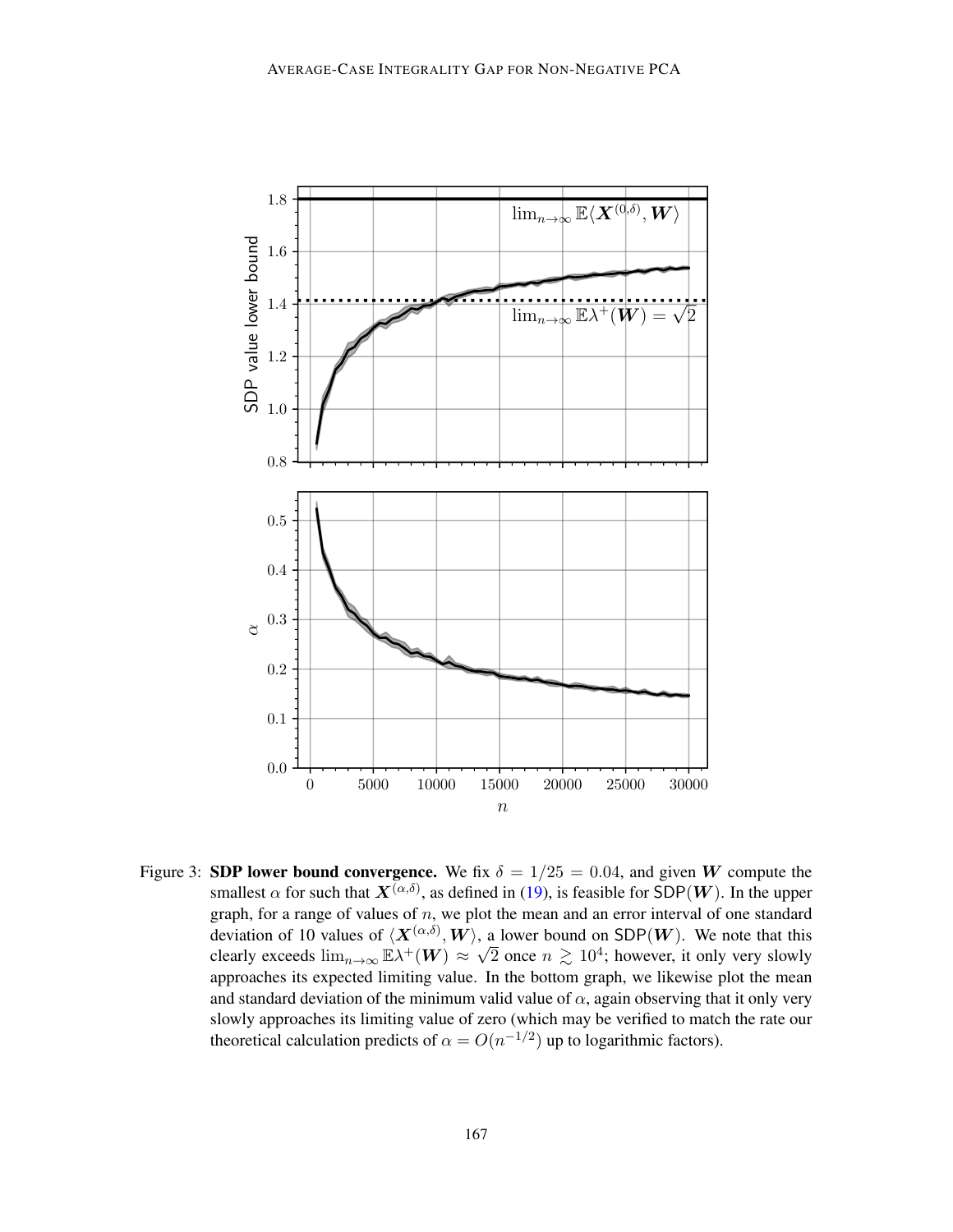## Acknowledgments

We thank Yash Deshpande, Sam Hopkins, and Andrea Montanari for helpful discussions. Some of this work was done while Afonso S. Bandeira was with the Department of Mathematics at the Courant Institute of Mathematical Sciences, and the Center for Data Science, at New York University; and partially supported by NSF grants DMS-1712730 and DMS-1719545, and by a grant from the Sloan Foundation. Dmitriy Kunisky was partially supported by NSF grants DMS-1712730 and DMS-1719545. Alexander S. Wein was partially supported by NSF grant DMS-1712730 and by the Simons Collaboration on Algorithms and Geometry; part of this work was done while visiting the Simons Institute for the Theory of Computing.

#### References

- <span id="page-15-1"></span>Emmanuel Abbe, Afonso S Bandeira, and Georgina Hall. Exact recovery in the stochastic block model. *IEEE Transactions on Information Theory*, 62(1):471–487, 2015.
- <span id="page-15-0"></span>Hervé Abdi and Lynne J Williams. Principal component analysis. Wiley Interdisciplinary Reviews: *Computational Statistics*, 2(4):433–459, 2010.
- <span id="page-15-8"></span>Greg W Anderson, Alice Guionnet, and Ofer Zeitouni. *An introduction to random matrices*. Cambridge University Press, 2010.
- <span id="page-15-9"></span>David Avis and Jun Umemoto. Stronger linear programming relaxations of max-cut. *Mathematical Programming*, 97(3):451–469, 2003.
- <span id="page-15-10"></span>Jinho Baik and Jack W Silverstein. Eigenvalues of large sample covariance matrices of spiked population models. *Journal of Multivariate Analysis*, 97(6):1382–1408, 2006.
- <span id="page-15-6"></span>Jinho Baik, Gérard Ben Arous, and Sandrine Péché. Phase transition of the largest eigenvalue for nonnull complex sample covariance matrices. *The Annals of Probability*, 33(5):1643–1697, 2005.
- <span id="page-15-7"></span>Afonso S Bandeira. Ten lectures and forty-two open problems in the mathematics of data science. 2015.
- <span id="page-15-3"></span>Afonso S Bandeira, Moses Charikar, Amit Singer, and Andy Zhu. Multireference alignment using semidefinite programming. In *5th Conference on Innovations in Theoretical Computer Science (ITCS 2014)*, pages 459–470, 2014a.
- <span id="page-15-2"></span>Afonso S Bandeira, Yuehaw Khoo, and Amit Singer. Open problem: Tightness of maximum likelihood semidefinite relaxations. *arXiv preprint arXiv:1404.2655*, 2014b.
- <span id="page-15-4"></span>Afonso S Bandeira, Jess Banks, Dmitriy Kunisky, Cristopher Moore, and Alexander S Wein. Spectral planting and the hardness of refuting cuts, colorability, and communities in random graphs. *arXiv preprint arXiv:2008.12237*, 2020a.
- <span id="page-15-5"></span>Afonso S Bandeira, Dmitriy Kunisky, and Alexander S Wein. Computational hardness of certifying bounds on constrained PCA problems. In *11th Innovations in Theoretical Computer Science Conference (ITCS 2020)*, pages 78:1–78:29, 2020b.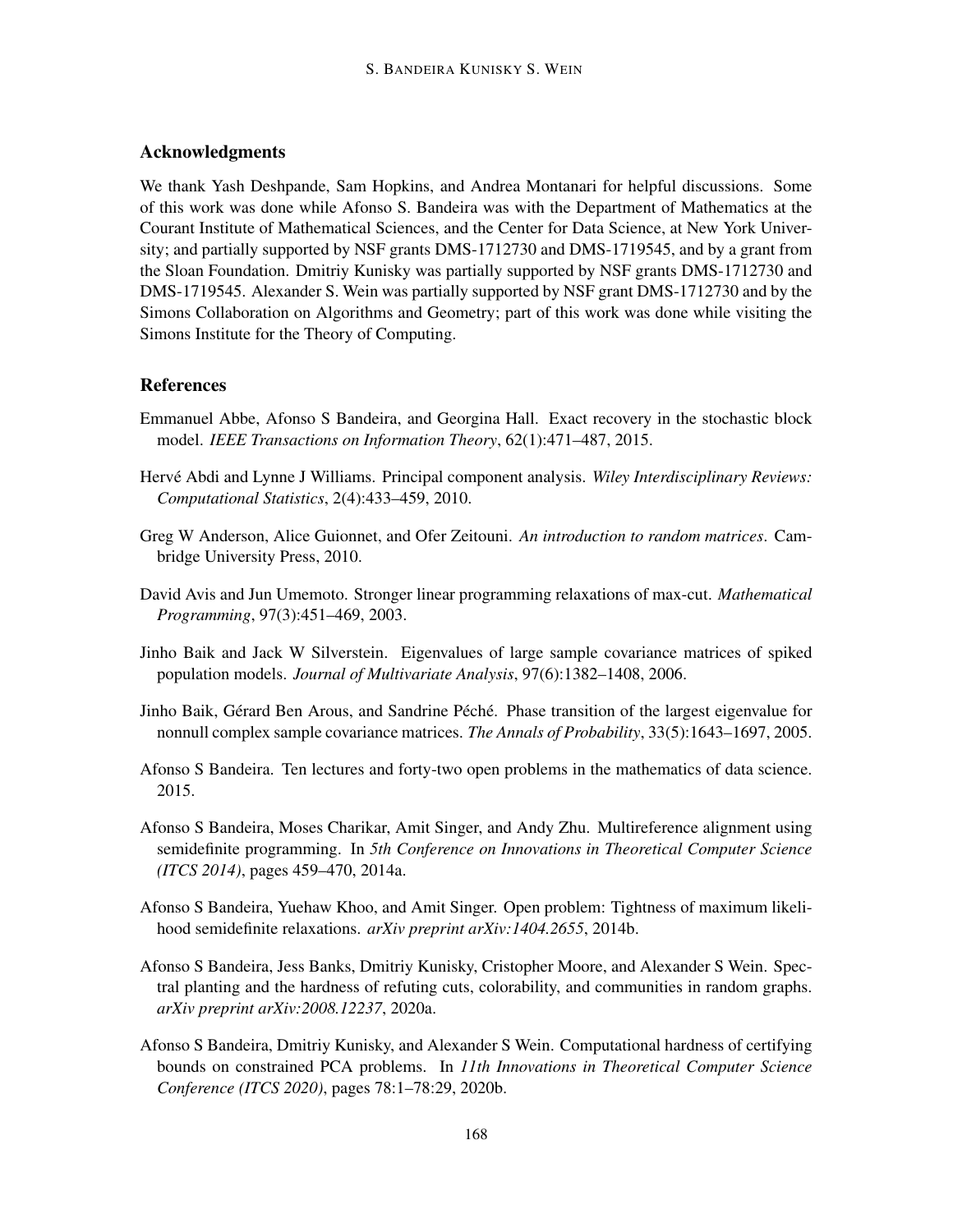- <span id="page-16-9"></span>Jess Banks, Cristopher Moore, Roman Vershynin, Nicolas Verzelen, and Jiaming Xu. Informationtheoretic bounds and phase transitions in clustering, sparse PCA, and submatrix localization. *IEEE Transactions on Information Theory*, 64(7):4872–4894, 2018.
- <span id="page-16-12"></span>Boaz Barak, Samuel Hopkins, Jonathan Kelner, Pravesh K Kothari, Ankur Moitra, and Aaron Potechin. A nearly tight sum-of-squares lower bound for the planted clique problem. *SIAM Journal on Computing*, 48(2):687–735, 2019.
- <span id="page-16-4"></span>Tamir Bendory, Nicolas Boumal, Chao Ma, Zhizhen Zhao, and Amit Singer. Bispectrum inversion with application to multireference alignment. *IEEE Transactions on Signal Processing*, 66(4): 1037–1050, 2017.
- <span id="page-16-0"></span>Emmanuel J Candes and Terence Tao. Decoding by linear programming. *IEEE Transactions on Information Theory*, 51(12):4203–4215, 2005.
- <span id="page-16-1"></span>Emmanuel J Candes and Terence Tao. The power of convex relaxation: Near-optimal matrix com- ` pletion. *IEEE Transactions on Information Theory*, 56(5):2053–2080, 2010.
- <span id="page-16-8"></span>Mireille Capitaine, Catherine Donati-Martin, and Delphine Féral. The largest eigenvalues of finite rank deformation of large Wigner matrices: convergence and nonuniversality of the fluctuations. *The Annals of Probability*, 37(1):1–47, 2009.
- <span id="page-16-3"></span>Kunal N Chaudhury, Yuehaw Khoo, and Amit Singer. Global registration of multiple point clouds using semidefinite programming. *SIAM Journal on Optimization*, 25(1):468–501, 2015.
- <span id="page-16-10"></span>Etienne De Klerk and Dmitrii V Pasechnik. Approximation of the stability number of a graph via copositive programming. *SIAM Journal on Optimization*, 12(4):875–892, 2002.
- <span id="page-16-14"></span>Yunzi Ding, Dmitriy Kunisky, Alexander S Wein, and Afonso S Bandeira. Subexponential-time algorithms for sparse PCA. *arXiv preprint arXiv:1907.11635*, 2019.
- <span id="page-16-6"></span>Yedidyah Dordek, Daniel Soudry, Ron Meir, and Dori Derdikman. Extracting grid cell characteristics from place cell inputs using non-negative principal component analysis. *Elife*, 5:e10094, 2016.
- <span id="page-16-11"></span>Uriel Feige and Joe Kilian. Heuristics for semirandom graph problems. *Journal of Computer and System Sciences*, 63(4):639–671, 2001.
- <span id="page-16-7"></span>Delphine Féral and Sandrine Péché. The largest eigenvalue of rank one deformation of large Wigner matrices. *Communications in Mathematical Physics*, 272(1):185–228, 2007.
- <span id="page-16-5"></span>Jose FS Bravo Ferreira, Yuehaw Khoo, and Amit Singer. Semidefinite programming approach ´ for the quadratic assignment problem with a sparse graph. *Computational Optimization and Applications*, 69(3):677–712, 2018.
- <span id="page-16-2"></span>Bruce Hajek, Yihong Wu, and Jiaming Xu. Achieving exact cluster recovery threshold via semidefinite programming. *IEEE Transactions on Information Theory*, 62(5):2788–2797, 2016.
- <span id="page-16-13"></span>Samuel Hopkins. *Statistical inference and the sum of squares method*. PhD thesis, Cornell University, 2018.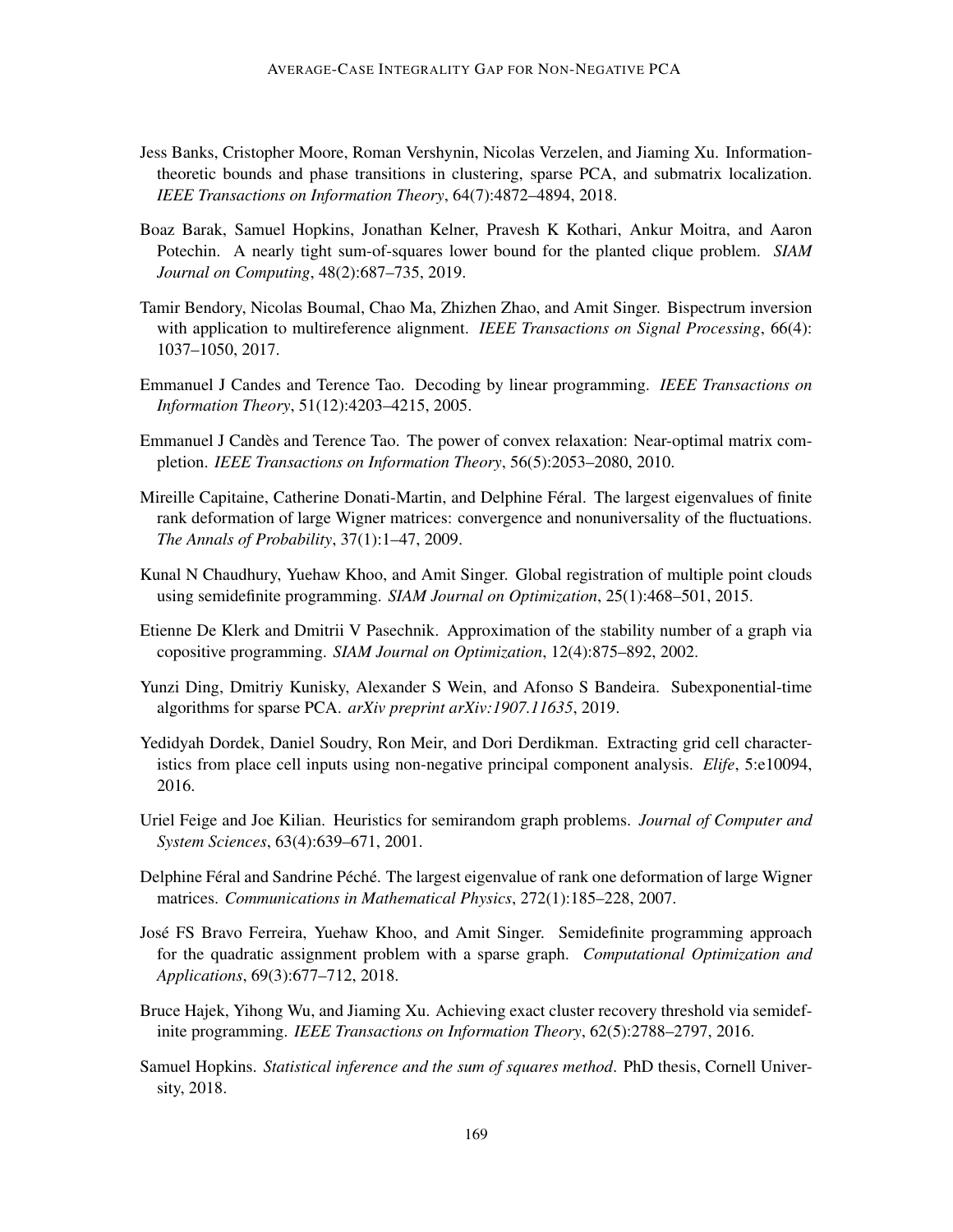- <span id="page-17-10"></span>Samuel B Hopkins and David Steurer. Efficient Bayesian estimation from few samples: community detection and related problems. In *58th Annual Symposium on Foundations of Computer Science (FOCS 2017)*, pages 379–390. IEEE, 2017.
- <span id="page-17-11"></span>Samuel B Hopkins, Pravesh K Kothari, Aaron Potechin, Prasad Raghavendra, Tselil Schramm, and David Steurer. The power of sum-of-squares for detecting hidden structures. In *58th Annual Symposium on Foundations of Computer Science (FOCS 2017)*, pages 720–731. IEEE, 2017.
- <span id="page-17-0"></span>Iain M Johnstone. On the distribution of the largest eigenvalue in principal components analysis. *Annals of Statistics*, pages 295–327, 2001.
- <span id="page-17-4"></span>Iain M Johnstone and Alexei Onatski. Testing in high-dimensional spiked models. *Annals of Statistics*, 48(3):1231–1254, 2020.
- <span id="page-17-6"></span>Dmitriy Kunisky and Afonso S Bandeira. A tight degree 4 sum-of-squares lower bound for the Sherrington-Kirkpatrick Hamiltonian. *Mathematical Programming*, 2020.
- <span id="page-17-12"></span>Dmitriy Kunisky, Alexander S Wein, and Afonso S Bandeira. Notes on computational hardness of hypothesis testing: predictions using the low-degree likelihood ratio. *arXiv preprint arXiv:1907.11636*, 2019.
- <span id="page-17-8"></span>Monique Laurent. Sums of squares, moment matrices and optimization over polynomials. In *Emerging Applications of Algebraic Geometry*, pages 157–270. Springer, 2009.
- <span id="page-17-1"></span>Laura Lazzeroni and Art Owen. Plaid models for gene expression data. *Statistica Sinica*, pages 61–86, 2002.
- <span id="page-17-13"></span>Satya N Majumdar and Grégory Schehr. Top eigenvalue of a random matrix: large deviations and third order phase transition. *Journal of Statistical Mechanics: Theory and Experiment*, 2014(1): P01012, 2014.
- <span id="page-17-7"></span>Sidhanth Mohanty, Prasad Raghavendra, and Jeff Xu. Lifting sum-of-squares lower bounds: degree-2 to degree-4. In *52nd Annual ACM SIGACT Symposium on Theory of Computing (STOC 2020)*, pages 840–853, 2020.
- <span id="page-17-5"></span>Ankur Moitra, William Perry, and Alexander S Wein. How robust are reconstruction thresholds for community detection? In *48th Annual ACM Symposium on Theory of Computing (STOC 2016)*, pages 828–841. ACM, 2016.
- <span id="page-17-2"></span>Andrea Montanari and Emile Richard. Non-negative principal component analysis: message passing algorithms and sharp asymptotics. *IEEE Transactions on Information Theory*, 62(3):1458– 1484, 2015.
- <span id="page-17-3"></span>Andrea Montanari, Daniel Reichman, and Ofer Zeitouni. On the limitation of spectral methods: From the gaussian hidden clique problem to rank-one perturbations of gaussian tensors. In *Advances in Neural Information Processing Systems*, pages 217–225, 2015.
- <span id="page-17-9"></span>Ryan O'Donnell and Yuan Zhou. Approximability and proof complexity. In *24th Annual ACM-SIAM Symposium on Discrete Algorithms (SODA 2013)*, pages 1537–1556. Society for Industrial and Applied Mathematics, 2013.